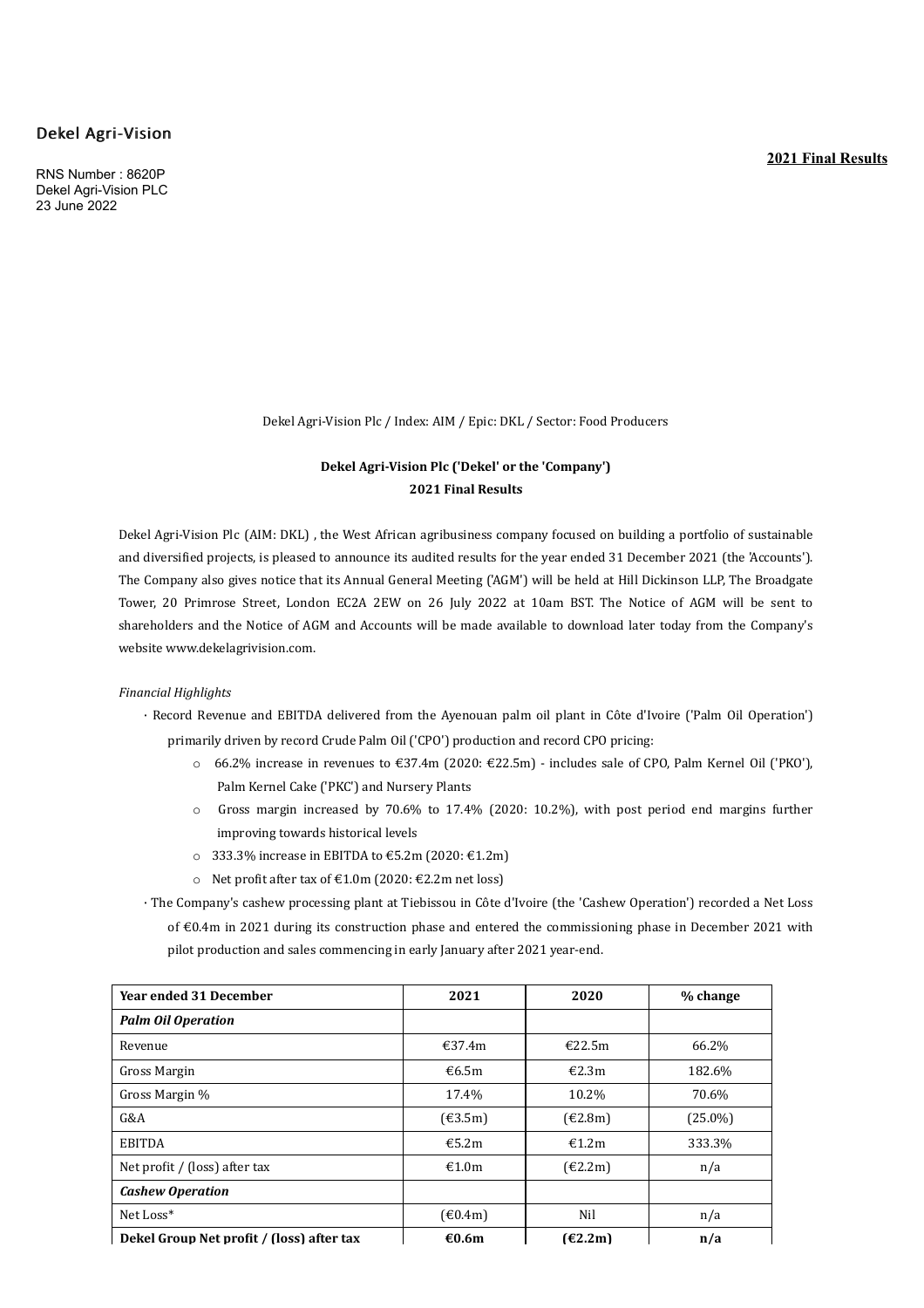**Definition of the extendion of the extendion of the extendion of the extendion of the extendion of the extendion of the extendion of the extendion of the extendion of the extendion of the extendion of the extendion of the** 

*\*Cashew pilot production commenced in early January post-2021 year-end*

*Operational Highlights - Palm Oil Operation*

- · 17.5% increase in FY2021 CPO production compared to FY2020, resulting in record annual production of 39,953 tonnes
- $\cdot$  21.0% extraction rate achieved in FY 2021 (FY2020: 22.1%)
- · 14.9% increase in FY2021 CPO sales compared to FY2020, resulting in record annual sales of 39,092 tonnes
- $\cdot$  44.2% increase in average CPO prices to €868 per tonne in FY2021 (FY2020: €602). This represents an annual Company record sales price
- · 22.7% increase in FY2021 PKO sales compared to FY2020
- $\cdot$  42.5% increase in average PKO prices to €851 in FY2021 (FY2020: €597)

*Operational Highlights - Cashew Operation*

- · Cashew Operation capital works progressed significantly in FY2021 from a project at an early land preparation and construction phase to a largely commissioned plant with pilot production having commenced in early January 2022
- · Delays in final key equipment items have stalled the ramp-up of production in H1 2022; however, with the arrival of the colour sorter on 12 June 2022, we expect to see a material increase in operating capacity shortly
- · Cashew Operation expected to become net operating cash Jlow positive in Q4 2022

**Lincoln Moore, Dekel** 's **Executive Director**, said: "It was a significant year for Dekel with our Palm Oil Operation delivering record breaking operating and financial results and our Cashew Operation moving materially towards first production, albeit with unprecedented macro conditions impacting the timing of delivery of full capacity. Whilst macro conditions are challenging, CPO prices continue to remain strong, underpinning the profitability of the Palm Oil Operation despite a period of weaker fresh fruit bunches ('FFB') volumes in H1 2022 and, together with the imminent ramp-up phase of the Cashew Operation, Dekel is well positioned to deliver a period of transformational operating and financial growth."

This announcement contains inside information for the purposes of Article 7 of the UK version of Regulation (EU) No *596/2014* which is part of UK law by virtue of the European Union (Withdrawal) Act 2018, as amended ("MAR"). Upon the publication of this announcement via a Regulatory Information Service, this inside information is now considered to be in the *public domain.*

## **\*\* ENDS \*\***

For further information please visit the Company's website www.dekelagrivision.com or contact:

| Dekel Agri-Vision Plc                           | +44 (0) 207 236 1177 |
|-------------------------------------------------|----------------------|
| <b>Youval Rasin</b>                             |                      |
| Shai Kol                                        |                      |
| Lincoln Moore                                   |                      |
| WH Ireland Ltd (Nomad and Joint Broker)         | +44 (0) 20 7220 1666 |
| James Joyce                                     |                      |
| Ben Good                                        |                      |
| <b>Optiva Securities Limited (Joint Broker)</b> | +44 (0) 203 137 1903 |
| Christian Dennis                                |                      |
| Daniel Ingram                                   |                      |
|                                                 |                      |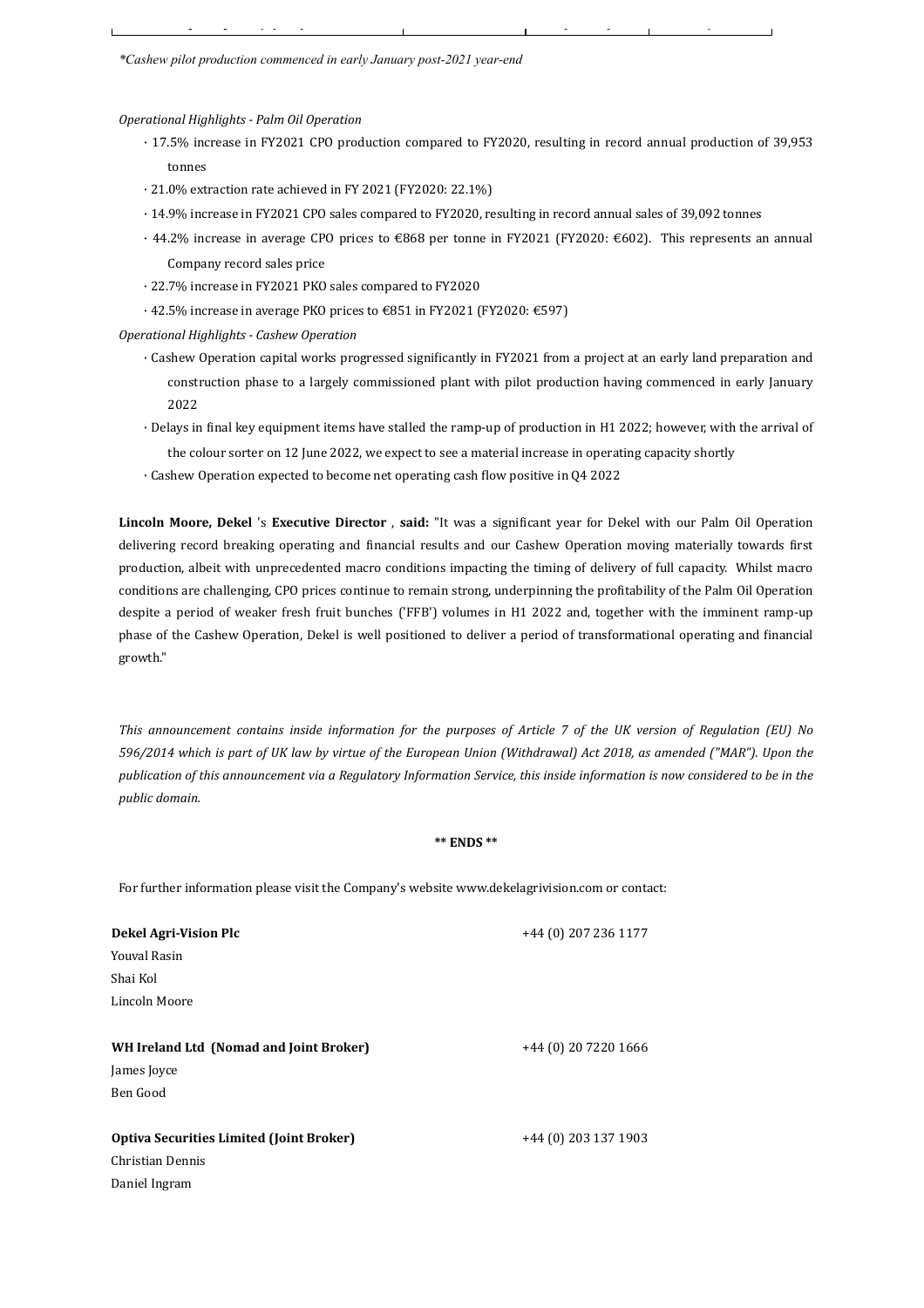#### **Notes:**

Dekel Agri-Vision Plc is a multi-project, multi-commodity agriculture company focused on West Africa. It has a portfolio of projects in Côte d'Ivoire at various stages of development: a fully operational palm oil project in Ayenouan where fruit produced by local smallholders is processed at the Company's 60,000tpa capacity crude palm oil mill and a cashew processing project in Tiebissou, which commenced production in early January 2021.

## **CHAIRMAN'S STATEMENT**

2021 has seen a year of record breaking results in our Palm Oil Operation and considerable progress towards commencement of production from our Cashew Operation, our second commodity to enter production and a key part of our short and medium term strategies to increase both the scale and diversity of Dekel.

The excellent performance of our Palm Oil Operation has been reflected in our full year financial results. Both revenue of €37.4 million (2020: €22.5 million) and EBITDA of €5.2 million (2020: €1.2m) were records for our Palm Oil Operation. 2021 also saw a return to net profitability of the Palm Oil Operation which delivered a net profit after tax of  $\epsilon$ 1.0m, having reported a loss of  $\epsilon$ 2.2 million in 2020. While supportive palm oil prices have played a major role in these results, it is also due to Dekel's ability to navigate and withstand the various operational challenges resulting from Covid-19 and maintain stability within the Palm 0il Operation.

In terms of delivering the Cashew Operation to production, significant progress was achieved in 2021, albeit slower than we envisaged. At the time of writing this statement, we will now shortly commence the process of increasing production to over 50% of capacity with final commissioning and 100% capacity to follow. We believe the delivery of this project will be transformational in terms of increasing the scale, diversity and most importantly the future profit potential of Dekel.

#### *Palm Oil Operation*

2021 Palm Oil production can be summarised in two halves: a solid high season during H1 where production increased 11% compared to H1 2020 and an exceptionally high low season during H2 where production increased 33% compared to H2 2020. Combined, the FY2021 CPO production of 39,959 tn was an annual record. Tempering this result to a small degree was a lower CPO extraction rate of  $21.0\%$  in FY2021 compared to FY2020 of 22.1%.

The high levels of CPO production continued into January 2022; however, over the past few months we have seen unusually weak quantities of FFB during the high season which typically takes place from February to May. The weak FFB levels have been experienced throughout the east of Cote d'Ivoire and into the west of Ghana. Our agronomists and other technical experts have had difficulty pin-pointing the exact reason for this unusual seasonal trend. However, we have historically seen that periods of exceptionally high production, as we experienced in H2 2021, are often followed by a weaker period of production. Critically, during H1 2022, we have seen a dramatic improvement in the CPO extraction rate to well over 22%, which is in part offsetting the weaker FFB volumes. Again, this is consistent with historical trends where FFB production volumes and extraction rates have had an indirect relationship.

CPO prices achieved by the Company commenced 2021 at  $\epsilon$ 796 per tonne and ended the year significantly higher at  $\epsilon$ 968 per tonne. During 2021 we saw CPO demand rise as economies reopened after Covid-19 lockdowns and supply remained constricted following a number of years of low global new planting levels, coupled with labour, logistics and shipping challenges associated with the reopening of economies.

Currently, we are experiencing a 'super peak' in CPO prices as the impact of the war in Ukraine, which produces approximately 50% of the world's sunflower oil (a substitute for CPO) has created further supply constraints and has led to numerous vegetable oil producing countries (including soya producers, the main substitute to CPO) to restrict exports in order to meet local demands. This has resulted in global CPO prices rising to as high as  $£1,800$  per tonne in March 2022. Whilst the current global uncertainty means predictions are difficult, we expect to see some softening in prices during 2022 from these unprecedented levels. However, we maintain our view that CPO prices should remain well above the long-term average of  $\epsilon$ 700 per tonne for the foreseeable future which would be very supportive for our Palm Oil Operation. We also remain bullish on medium to long term price dynamics.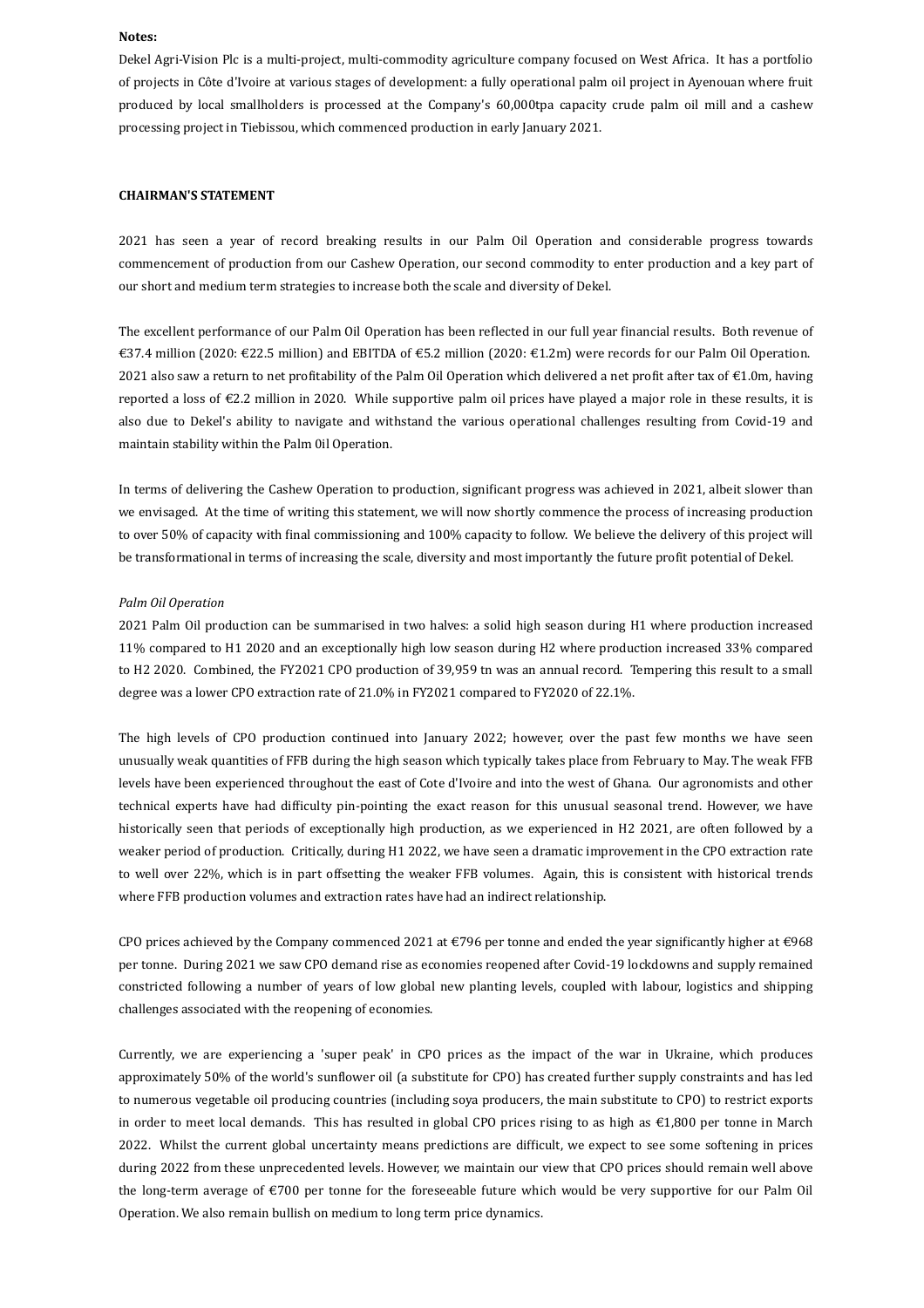The CPO and PKO prices achieved by Dekel locally in Côte d'Ivoire in FY2021 rose by 44.2% and 42.5% respectively compared to FY2020. Despite these significant increases, local prices have now traded at a material discount to the international market due to local market price caps being set at approximately  $\epsilon$ 900 per tonne to protect local consumers. Whilst we continue to sell the majority of our products locally, we have also commenced the export of a portion of our products in 2021. This commenced with our PKO which we are currently selling for over  $\epsilon$ 400 per tonne more than in 2021. In addition we are now exporting a portion of our CPO production where our prices achieved have increased over €200 per tonne in recent months. We aim to continue to export a portion of our products to gain access to the higher international prices while balancing our obligations to local stakeholders.

Final Roundtable on Sustainable Palm Oil ('RSPO') audit and certification of our Palm Oil Mill has been stalled firstly as a result of the inability of consultants and auditors to travel in H1 2021 due to Covid-19 and a current resultant backlog of companies seeking RSPO audits and RSPO renewal audits post Covid-19 travel restrictions. During this waiting period we have been consulting with RSPO in relation to the audit of our Company estates. As our estates consist of over 100 small plots rather than one large plot the audit process, in our view, needed clarification and a bespoke approach. RSPO has now provided a clear pathway to completing the Company estates audit and we are now preparing the works required with the objective of completing the audits of the Palm Oil Mill and Company estates at the same time. We will continue to update the market with our progress on this process.

#### *Cashew Operation*

The Cashew Operation site commenced 2021 as an early-stage construction site and finished the year with all site and infrastructure works completed. The equipment, with the exception of the sorting and shelling machinery was also largely commissioned, with pilot cashew production commencing in early January after year-end. Whilst progress has been considerable, we have encountered a host of supplier equipment delays due to our suppliers experiencing raw material shortages, logistics and shipping issues and additional Covid-19 lockdowns. This has meant a number of key components, most notably the sorting and shelling machines, have been severely delayed and stalled our intended timeline to ramp-up the Cashew Operation towards full production. We believe we are finally seeing the light at the end of the tunnel including the arrival of the colour sorting equipment from China on 12 June 2022 which, once installed, will allow production to increase to above 50% of capacity shortly. In addition, shipment of the shelling machines are being prepared for shipment imminently. These machines when working together with substitute shelling machines already on site will enable 100% capacity to finally be delivered. As announced on 15 June 2021, we acquired approximately 2,000tn of raw cashew nut feedstock during 2021 and we are continuing to acquire feedstock with the current objective of transitioning to full scale production as quickly as possible.

Whilst the delays have been very frustrating, we remain excited about the potential of the Cashew Operation which is being developed in such a way that capacity can be increased significantly once the initial raw material capacity of 10,000 tonnes per annum is reached. With a nameplate capacity of 15,000 tonnes per annum ('tpa'), production at the plant can be ramped up by 50% at no extra cost by increasing the number of shifts from two to three when operations have reached an appropriate sustained period of stabilisation. From 15,000tpa and at a cost of  $\epsilon$ 5-6 million, the mill's capacity can be doubled to 30,000tpa, which we estimate could generate revenues in the region of approximately  $\epsilon$ 35-40 million per annum based on today's cashew prices.

## *Other projects*

We continue to assess and undertake low-cost feasibility studies on additional projects, including a third commodity for which we believe we can leverage our existing infrastructure, logistics network and technical expertise. In addition, we have medium term plans to create a clean energy operation from waste material from both our Palm Oil Operation and Cashew Operation, which would underpin a biomass operation. Both projects are proceeding cautiously with current work being low cost and will remain so, at least until the Cashew Operation is up and running. We will provide further updates as appropriate.

### *Financial*

A summary of the financial performance for FY2021, in addition to the comparatives for the previous 5 years, is outlined in the table below.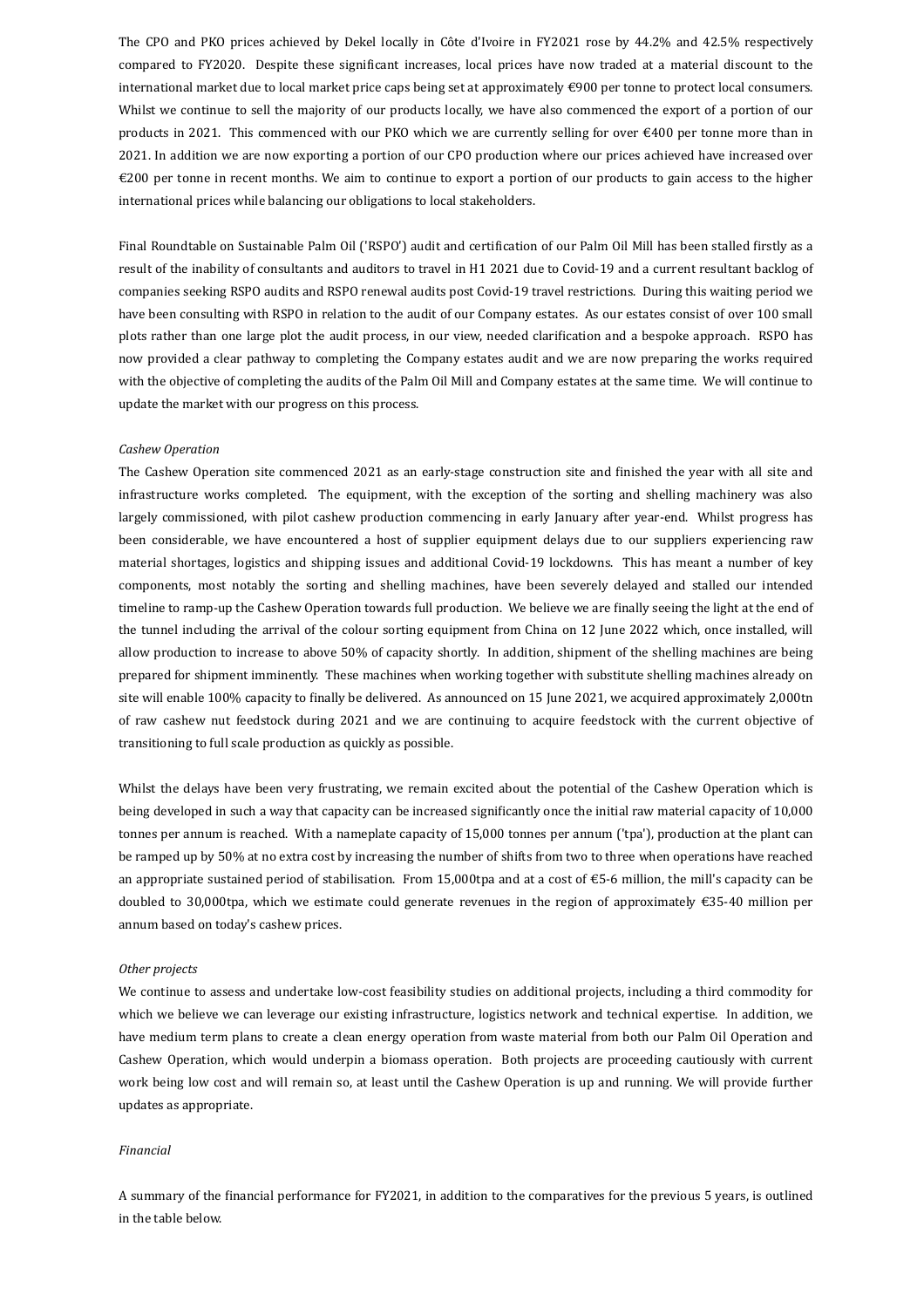|                                 | FY2021  | FY 2020                      | FY 2019                      | FY 2018                      | FY 2017 | FY 2016 |
|---------------------------------|---------|------------------------------|------------------------------|------------------------------|---------|---------|
| FFB collected (tonnes)          | 190,020 | 154,151                      | 176,019                      | 146,036                      | 171,696 | 171,301 |
| CPO production (tonnes)         | 39,953  | 34,002                       | 37,649                       | 33,077                       | 38,736  | 39,111  |
| CPO sales (tonnes)              | 39,092  | 34,008                       | 37,713                       | 32,692                       | 38,373  | 39,498  |
| Average CPO price per tonne     | €868    | €602                         | €491                         | €542                         | €680    | €575    |
| Total Revenue (all products)    | €37.4m  | €22.5m                       | €20.9m                       | €20.9m                       | €30.2m  | €26.6m  |
| Gross Margin                    | €6.5m   | €2.3m                        | €1.7m                        | €1.7 $m$                     | €6.9m   | €6.6m   |
| Gross Margin %                  | 17.4%   | 10.2%                        | 8.1%                         | 8.3%                         | 22.8%   | 24.8%   |
| Overheads                       | €3.8m   | €2.8m                        | €3.2m                        | €3.2m                        | €3.6m   | €3.2m   |
| <b>EBITDA</b>                   | €4.8m   | €1.2m                        | €0.2m                        | $(\text{\textsterling}0.2m)$ | €4.5m   | €4.1m   |
| EBITDA %                        | 12.8%   | 5.3%                         | 1.0%                         | $\blacksquare$               | 14.9%   | 15.4%   |
| Net Profit / (Loss) After Tax   | €0.6m   | $(\text{\textsterling}2.2m)$ | $(\text{\textsterling}3.3m)$ | $(\text{\textsterling}3.3m)$ | €1.6m   | €1.3m   |
| Net Profit / (Loss) After Tax % | 1.6%    |                              |                              |                              | 5.3%    | 4.9%    |

FY2021 Revenue was a record for the Company and 66.2% higher than FY2020. This was driven by both record production in addition to record CPO and PKO pricing. The Gross Margin improved by 7.2 percentage points compared to FY2020, largely due to increased efficiencies associated with processing higher volumes, as well as premium sales prices. However, the Gross Margin % fell short of previous strong years in FY2016 and FY2017 due to a relatively low CPO extraction rate of 21.0% compared to historical levels above 22%. The CPO extraction rate is primarily driven by variation in the FFB oil content and, pleasingly, we have seen the extraction rate increase to historical levels above 22% in early 2022.

FY2021 Overheads rose by  $\epsilon$ 1m to  $\epsilon$ 3.8m compared to FY2020. This was mainly attributable to the first-time consolidation of the Cashew Operation overhead  $(€0.4m)$ , increases in salaries post Covid-19  $(€0.4m)$  and one-off expenses related to the equity and debt raises completed in FY2021 ( $€0.2m$ ).

Dekel achieved record FY2021 EBITDA of  $\epsilon$ 4.8m, in addition to a return to profitability with a Net Profit After Tax of €0.6m. We believe this was a strong outcome, particularly in a year of significant pre-production investment, operating and financial costs of the Cashew Operation. We expect to see the financial benefits of this significant investment start to pay dividends in 04 2022 and beyond.

### *Outlook*

We believe we have entered a period of supportive macro conditions in terms of selling prices of CPO and PKO. Whilst FY2022 high season FFB volume levels have been weak, the financial results remain relatively robust due to a combination of further increases in the selling prices of CPO and PKO compared to FY2021 and a material improvement in our extraction rate which, together, are driving an improvement in current gross profit margins. We continue to operate as efficiently as possible during what has been a weak high season and remain focused on controlling overheads in a high inflationary macro environment. The Cashew Operation is now finally reaching the point where production volumes can be ramped up and we believe we will see net contributions to Dekel from this operation commence in Q4 and importantly we expect it to be a catalyst for a material uplift in financial performance of Dekel over the next 12 months.

I would like to thank the Board, management, our employees and advisers for their support and hard work over the course of the year. I believe shareholders can look forward to an exciting year ahead.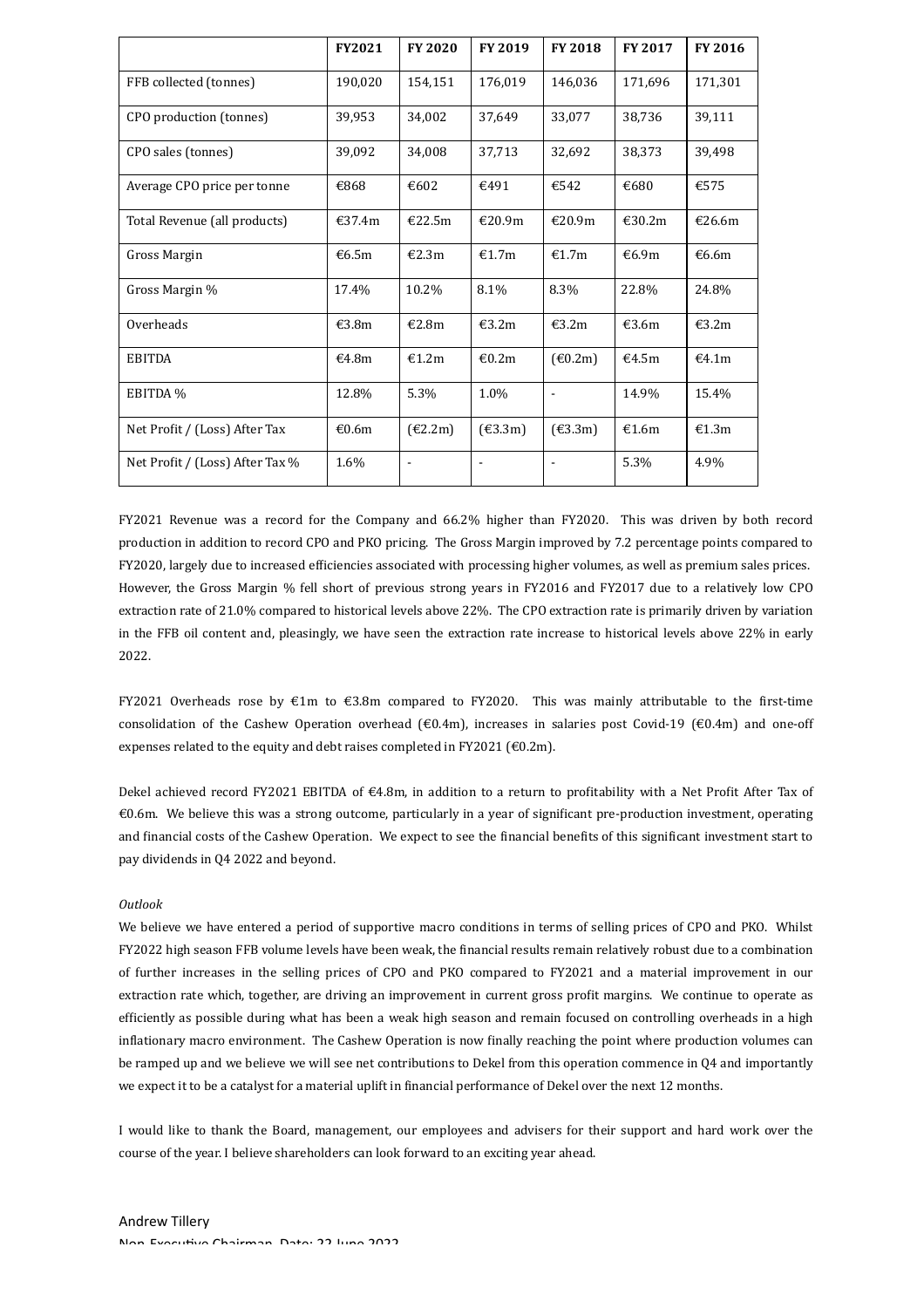# **CONSOLIDATED STATEMENTS OF FINANCIAL POSITION**

|                                |                | 31 December               |        |
|--------------------------------|----------------|---------------------------|--------|
|                                |                | 2021                      | 2020   |
|                                | <b>Note</b>    | <b>Euros</b> in thousands |        |
| <b>ASSETS</b>                  |                |                           |        |
| <b>CURRENT ASSETS:</b>         |                |                           |        |
| Cash and cash equivalents      |                | 1,595                     | 202    |
| Trade receivables              |                | 1,487                     |        |
| Inventory                      | $\overline{4}$ | 3,240                     | 1,283  |
| Deposits in banks              | 10             | 595                       |        |
| Accounts and other receivables | 5              | 365                       | 292    |
| Total current assets           |                | 7,282                     | 1,777  |
| NON-CURRENT ASSETS:            |                |                           |        |
| Deposits in banks              | 10             | 501                       | 282    |
| Property and equipment, net    | 7              | 43,892                    | 41,249 |
|                                |                |                           |        |
| Total non-current assets       |                | 44,393                    | 41,531 |
| Total assets                   |                | 51,675                    | 43,308 |

The accompanying notes are an integral part of the consolidated financial statements.

# **CONSOLIDATED STATEMENTS OF FINANCIAL POSITION**

|                                                            |             | 31 December               |        |
|------------------------------------------------------------|-------------|---------------------------|--------|
|                                                            |             | 2021                      | 2020   |
|                                                            | <b>Note</b> | <b>Euros in thousands</b> |        |
| <b>EQUITY AND LIABILITIES</b>                              |             |                           |        |
| <b>CURRENT LIABILITIES:</b>                                |             |                           |        |
| Short-term loans and current maturities of long-term loans | 10          | 5,431                     | 5,676  |
| Trade payables                                             |             | 1,374                     | 893    |
| Advance payments from customers                            |             | 108                       | 1,971  |
| Loan from non-controlling interest                         | 6           | 915                       |        |
| Other accounts payable and accrued expenses                | 8           | 2,646                     | 1,824  |
| Total current liabilities                                  |             | 10, 4 74                  | 10,364 |
| <b>NON-CURRENT LIABILITIES:</b>                            |             |                           |        |
| Long-term lease liabilities                                | 9           | 169                       | 192    |
| Accrued severance pay, net                                 |             | 135                       | 238    |
| Long-term loans                                            | 10          | 24,562                    | 20,052 |
|                                                            |             |                           |        |
| Total non-current liabilities                              |             | 24,866                    | 20,482 |
| Total liabilities                                          |             | 35,340                    | 30,846 |
| <b>EQUITY ATTRIBUTABLE TO EQUITY HOLDERS OF THE</b>        |             |                           |        |
| <b>COMPANY</b>                                             | 11          |                           |        |
| Share capital                                              |             | 170                       | 142    |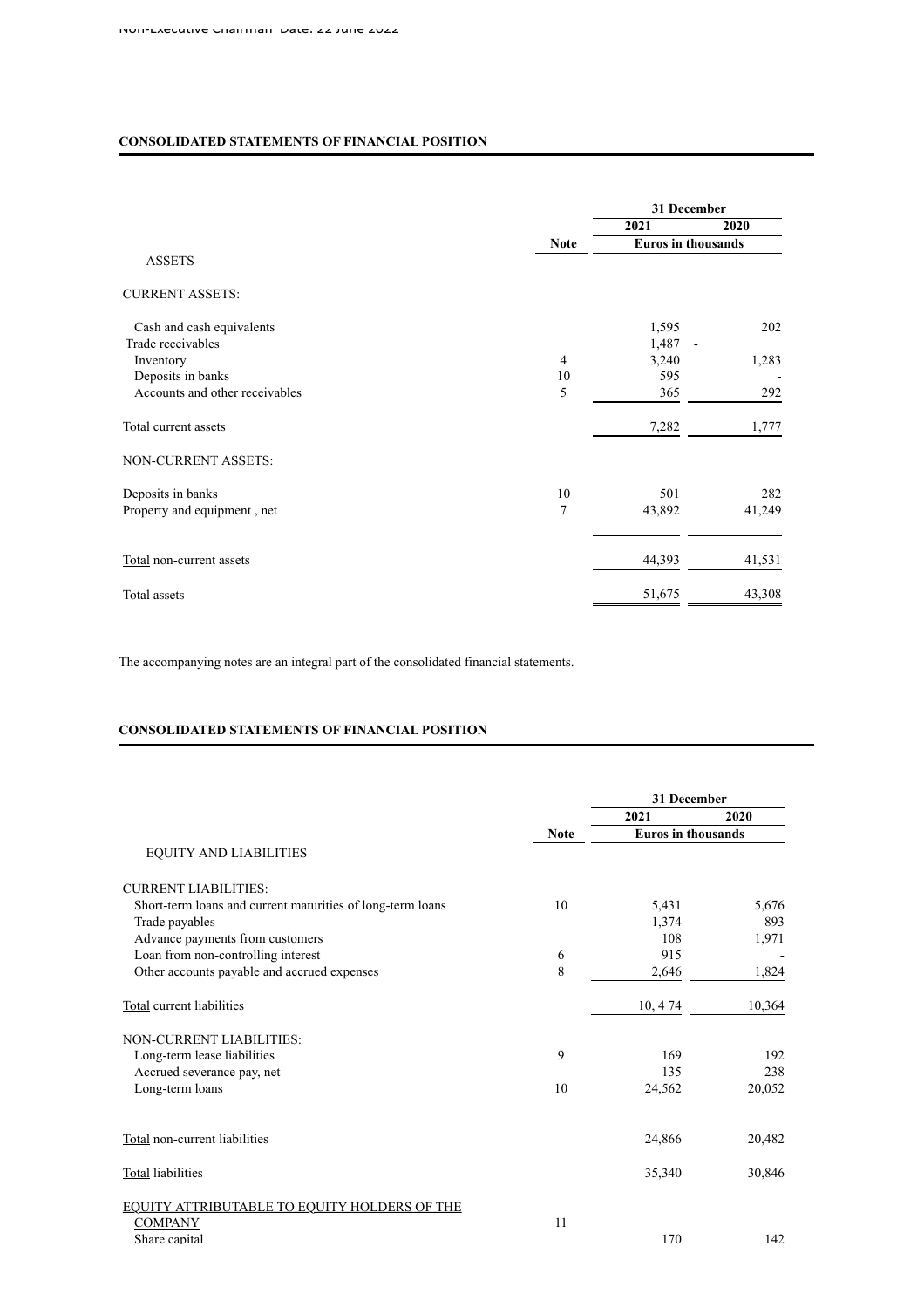| Additional paid-in capital                                       | 39.985   | 35,569    |
|------------------------------------------------------------------|----------|-----------|
| Accumulated deficit                                              | (17,971) | (18, 728) |
| Capital reserve                                                  | 2,532    | 2,532     |
| Capital reserve from transactions with non-controlling interests | (8,710)  | (7, 754)  |
|                                                                  | 16,006   | 11,762    |
| Non-controlling interests                                        | 329      | 700       |
| <b>Total</b> equity                                              | 16,335   | 12,462    |
| Total liabilities and equity                                     | 51,675   | 43,308    |
|                                                                  |          |           |

The accompanying notes are an integral part of the consolidated financial statements.

June 22, 2022. Date of approval of the Youval Rasin Yehoshua Shai Kol Lincoln John Moore

financial statements Director and Chief

Executive Officer

Director and Chief Finance Officer

Executive Director

# **CONSOLIDATED STATEMENTS OF COMPREHENSIVE INCOME**

|                                                                                |                 | Year ended<br>31 December                                  |              |
|--------------------------------------------------------------------------------|-----------------|------------------------------------------------------------|--------------|
|                                                                                |                 | 2021                                                       | 2020         |
|                                                                                | <b>Note</b>     | <b>Euros in thousands</b><br>(Except per share<br>amounts) |              |
| Revenues                                                                       | 12              | 37,391                                                     | 22,546       |
| Cost of revenues                                                               | 15a             | 30,880                                                     | 20,207       |
| Gross profit<br>General and administrative                                     | 15 <sub>b</sub> | 6,511<br>3,869                                             | 2,339        |
|                                                                                |                 |                                                            | 2,761        |
| Operating profit (loss)<br>Finance cost                                        | 15c             | 2,642                                                      | (422)        |
| Share of loss of associate                                                     |                 | (1,726)                                                    | 1,582<br>167 |
| Profit (loss) before taxes on income                                           |                 | 916                                                        | (2,171)      |
| Taxes on income                                                                | 14              | 275                                                        | 55           |
| Net income (loss) and total comprehensive income (loss)<br>Attributable to:    |                 | 641                                                        | (2,226)      |
| Equity holders of the Company                                                  |                 | 757                                                        | (2,226)      |
| Non-controlling interests                                                      |                 | (116)                                                      |              |
| Net income (loss) and total comprehensive income (loss)                        |                 | 641                                                        | (2,226)      |
| Net earnings (loss) per share attributable to equity holders of the<br>Company |                 |                                                            |              |
| Basic and diluted net earnings (loss) per share                                | 16              | 0.00                                                       | (0.01)       |

The accompanying notes are an integral part of the consolidated financial statements.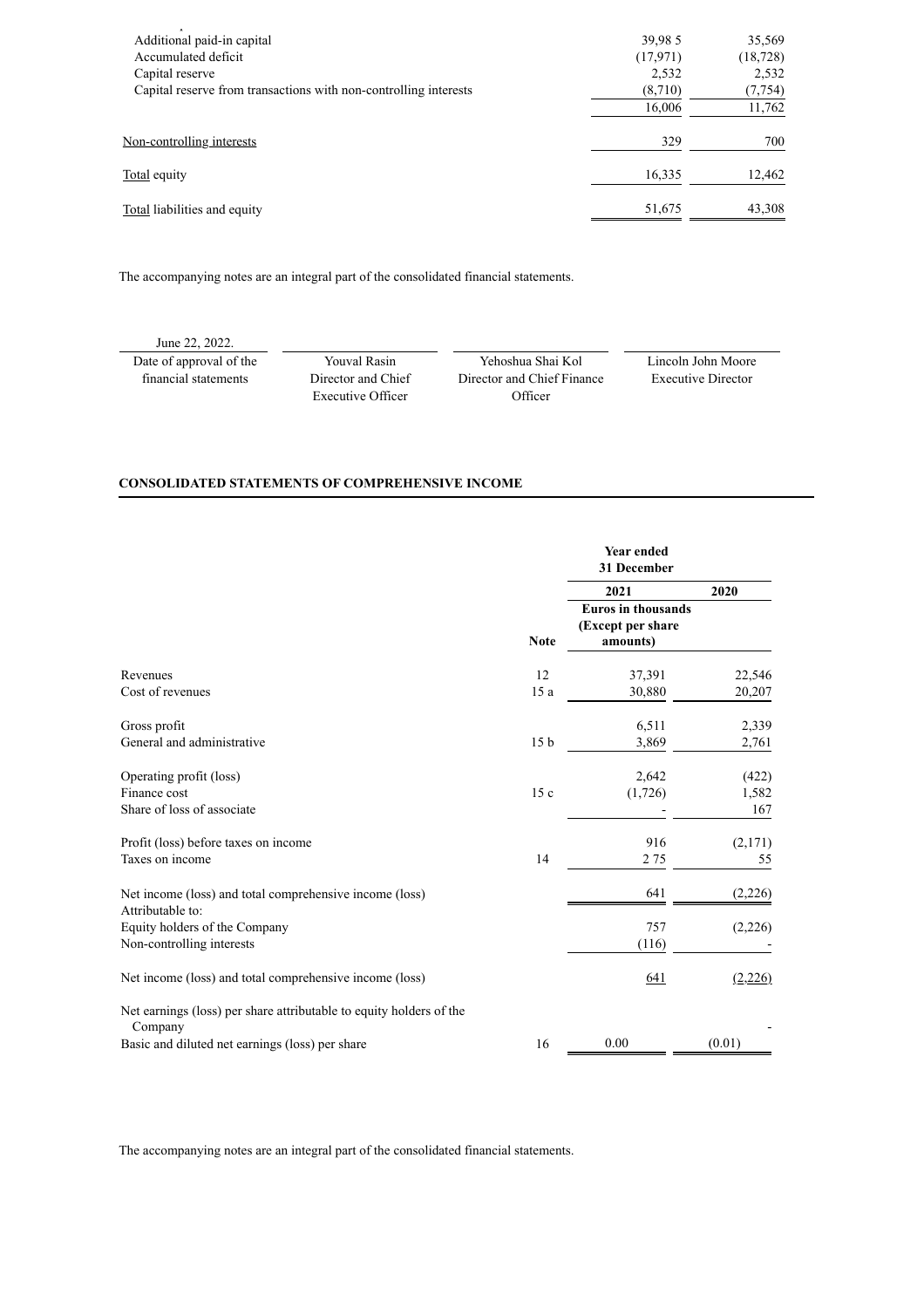|                                                                                                  |                         |                                         | Attributable to equity holders of the Company |                           |                                                                                         |              |                                  |                        |
|--------------------------------------------------------------------------------------------------|-------------------------|-----------------------------------------|-----------------------------------------------|---------------------------|-----------------------------------------------------------------------------------------|--------------|----------------------------------|------------------------|
|                                                                                                  | <b>Share</b><br>capital | <b>Additional</b><br>paid-in<br>capital | Accumulated<br>deficit                        | Capital<br>reserve        | Capital<br>reserve from<br>transactions<br>with non-<br>controlling<br><b>interests</b> | <b>Total</b> | Non-<br>controlling<br>interests | <b>Total</b><br>Equity |
|                                                                                                  |                         |                                         |                                               | <b>Euros in thousands</b> |                                                                                         |              |                                  |                        |
| Balance as of 1 January, 2020                                                                    | 141                     | 34,368                                  | (16, 502)                                     | 2,532                     | (7, 754)                                                                                | 12,785       | $\overline{\phantom{a}}$         | 12,785                 |
| Loss and total comprehensive loss                                                                |                         |                                         | (2,226)                                       |                           |                                                                                         | (2,226)      |                                  | (2,226)                |
| Issuance of shares (Note 10)<br>Non-controlling interests arising<br>from initially consolidated | 1                       | 907                                     |                                               |                           |                                                                                         | 908          |                                  | 90 8                   |
| subsidiary                                                                                       |                         |                                         |                                               |                           |                                                                                         |              | 700                              | 700                    |
| Share-based compensation                                                                         |                         | 295                                     |                                               |                           |                                                                                         | 295          |                                  | 295                    |
| Balance as of 31 December 2020                                                                   | 142                     | 35,570                                  | (18, 728)                                     | 2,532                     | (7, 754)                                                                                | 11,762       | 700                              | 12,462                 |
| Net income (loss) and total<br>comprehensive income (loss)                                       |                         |                                         | 757                                           |                           |                                                                                         | 757          | (116)                            | 641                    |
| Issuance of shares (Note 11)                                                                     | 26                      | 3,720                                   |                                               |                           |                                                                                         | 3,745        |                                  | 3,745                  |
| Acquisition of non-controlling<br>interests (Note 6)                                             | $\overline{2}$          | 401                                     |                                               |                           | (956)                                                                                   | (553)        | (255)                            | (808)                  |
| Share-based compensation                                                                         |                         | 295                                     |                                               |                           |                                                                                         | 295          |                                  | 295                    |
| Balance as of 31 December 2021                                                                   | 170                     | 39,985                                  | (17, 971)                                     | 2,532                     | (8,710)                                                                                 | 16,006       | 329                              | 16,335                 |

The accompanying notes are an integral part of the consolidated financial statements.

# **CONSOLIDATED STATEMENTS OF CASH FLOWS**

|                                                                                                       | <b>Year ended</b><br>31 December |         |
|-------------------------------------------------------------------------------------------------------|----------------------------------|---------|
|                                                                                                       | 2021                             | 2020    |
|                                                                                                       | <b>Euros in thousands</b>        |         |
| Cash flows from operating activities:                                                                 |                                  |         |
| Net income (loss)                                                                                     | 641                              | (2,226) |
| Adjustments to reconcile net income (loss) to net cash provided by (used in)<br>operating activities: |                                  |         |
| Adjustments to the profit or loss items:                                                              |                                  |         |
| Depreciation                                                                                          | 1,888                            | 1,369   |
| Share-based compensation                                                                              | 295                              | 295     |
| Accrued interest on long-term loans and non-current liabilities                                       | 1,188                            | 1,141   |
| Change in employee benefit liabilities, net                                                           | (103)                            | 205     |
| Share of loss of associate                                                                            |                                  | 167     |
| Changes in asset and liability items:                                                                 |                                  |         |
| Decrease (increase) in inventories                                                                    | (1,957)                          | (366)   |
| Decrease (increase) in accounts and other receivables                                                 | (1,296)                          | (39)    |
| Decrease (increase) in bank deposits                                                                  |                                  | (18)    |
| Increase in trade payables                                                                            | 498                              | 83      |
| Increase (decrease) in advance from customers                                                         | (1, 863)                         | 802     |
| Increase in accrued expenses and other accounts payable                                               | 859                              | 325     |
|                                                                                                       | (491)                            | 3,964   |
| Cash paid during the year for:                                                                        |                                  |         |
| Income taxes                                                                                          | (264)                            | (9)     |
| Interest                                                                                              | 1,188)                           | (1,296) |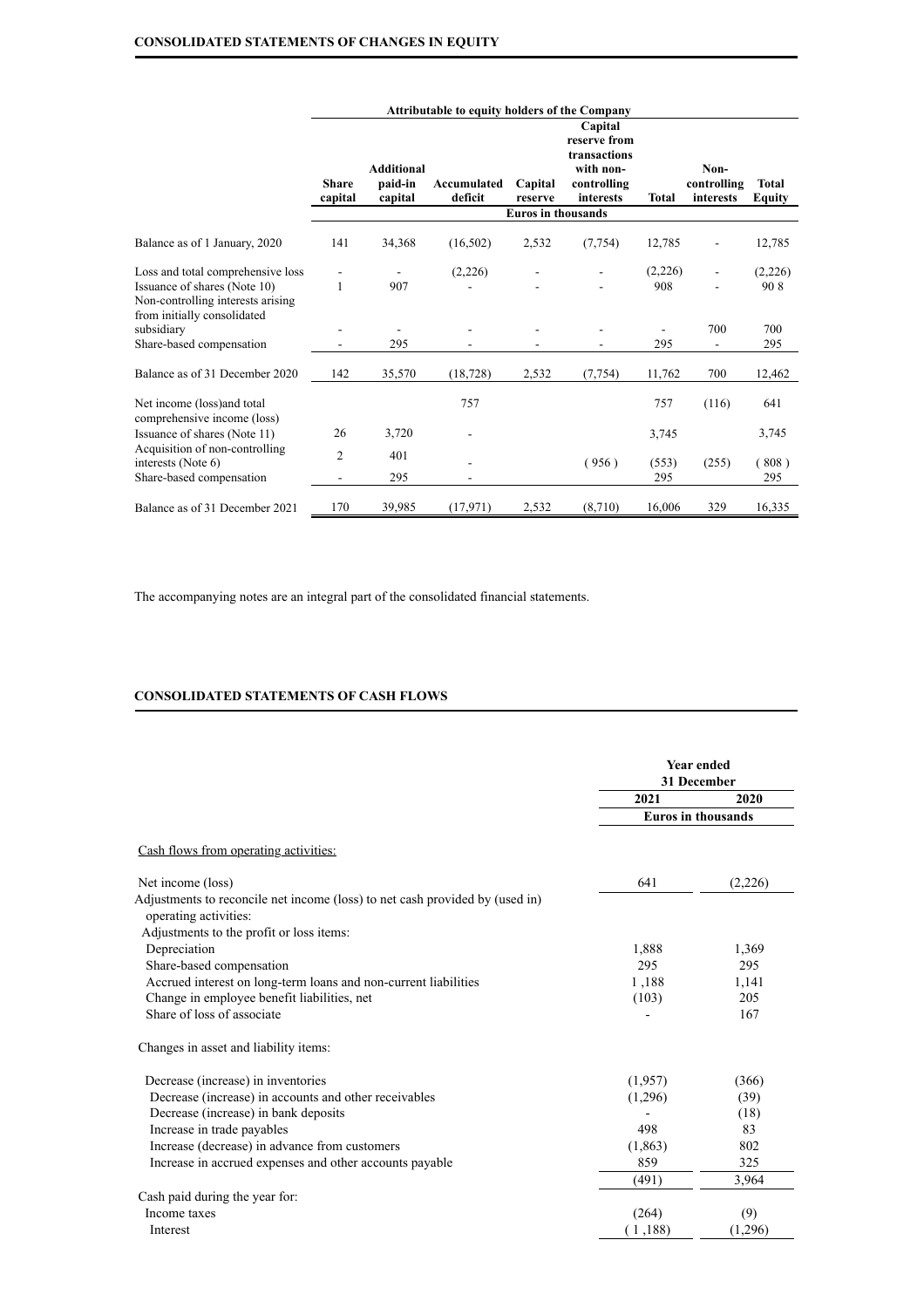|                                                     | (1.452) | (1.305) |
|-----------------------------------------------------|---------|---------|
|                                                     |         |         |
| Net cash provided by (used in) operating activities | (1.302) | 433     |

The accompanying notes are an integral part of the consolidated financial statements.

## **CONSOLIDATED STATEMENTS OF CASH FLOWS**

|                                                                     | <b>Year ended</b><br>31 December |                           |
|---------------------------------------------------------------------|----------------------------------|---------------------------|
|                                                                     | 2021                             | 2020                      |
|                                                                     |                                  | <b>Euros in thousands</b> |
| Cash flows from investing activities:                               |                                  |                           |
| Increase in cash upon initial consolidation of subsidiary (a)       |                                  | 89                        |
| Loan to associate                                                   |                                  | (378)                     |
| Increase in deposits                                                | (814)                            |                           |
| Purchase of property and equipment                                  | (4, 568)                         | (118)                     |
| Net cash used in investing activities                               | (5,382)                          | (407)                     |
| Cash flows from financing activities:                               |                                  |                           |
| Issuance of shares (offering net of expenses)                       | 3,726                            |                           |
| Cash paid on acquisition of non-controlling interests               | (806)                            |                           |
| Long-term lease, net                                                | (23)                             | (12)                      |
| Loan to subsidiary by non-controlling interests                     | 915                              |                           |
| Receipt of short-term loans, net                                    | 605                              | 945                       |
| Receipt of long-term loans                                          | 5,997                            | 1,220                     |
| Repayment of long-term loans                                        | (2, 338)                         | (2,250)                   |
| Net cash provided by financing activities                           | 8,077                            | (97)                      |
|                                                                     | 1,393                            | (71)                      |
| Increase (decrease) in cash and cash equivalents                    |                                  |                           |
| Cash and cash equivalents at beginning of year                      | 202                              | 273                       |
| Cash and cash equivalents at end of year                            | 1,595                            | 202                       |
| Supplemental disclosure of non-cash activities:                     |                                  |                           |
| Issuance of shares in consideration for investment in Pearlside     | 403                              | 884                       |
| (a) Acquisition of initially consolidated subsidiary:               |                                  |                           |
| The subsidiaries' assets and liabilities at date of acquisition:    |                                  |                           |
| Deficiency in working capital (excluding cash and cash equivalents) |                                  | 462                       |
| Deposits                                                            |                                  | (264)                     |
| Property, plant and equipment                                       |                                  | (12, 191)                 |
| Right of use asset                                                  |                                  | 114                       |
| Long-term debt                                                      |                                  | 8,174                     |
| Non-controlling interests                                           |                                  | 700                       |
| Issuance of shares for acquisition                                  |                                  | 884                       |
| Investment in company accounted for at equity                       |                                  | 2,210                     |
|                                                                     |                                  | 89                        |

The accompanying notes are an integral part of the consolidated financial information.

### **NOTE 1:- GENERAL**

a. Dekel Agri-Vision PLC ("the Company") is a public limited company incorporated in Cyprus on 24 October 2007. The Company's Ordinary shares are admitted for trading on the AIM, a market operated by the London Stock Exchange. The Company is engaged through its subsidiaries in developing and cultivating palm oil plantations in Cote d'Ivoire for the purpose of producing and marketing Crude Palm Oil ("CPO"), as well as constructing a Raw Cashew Nut ("RCN") processing plant, which is currently in the initial production phase. The Company's registered office is in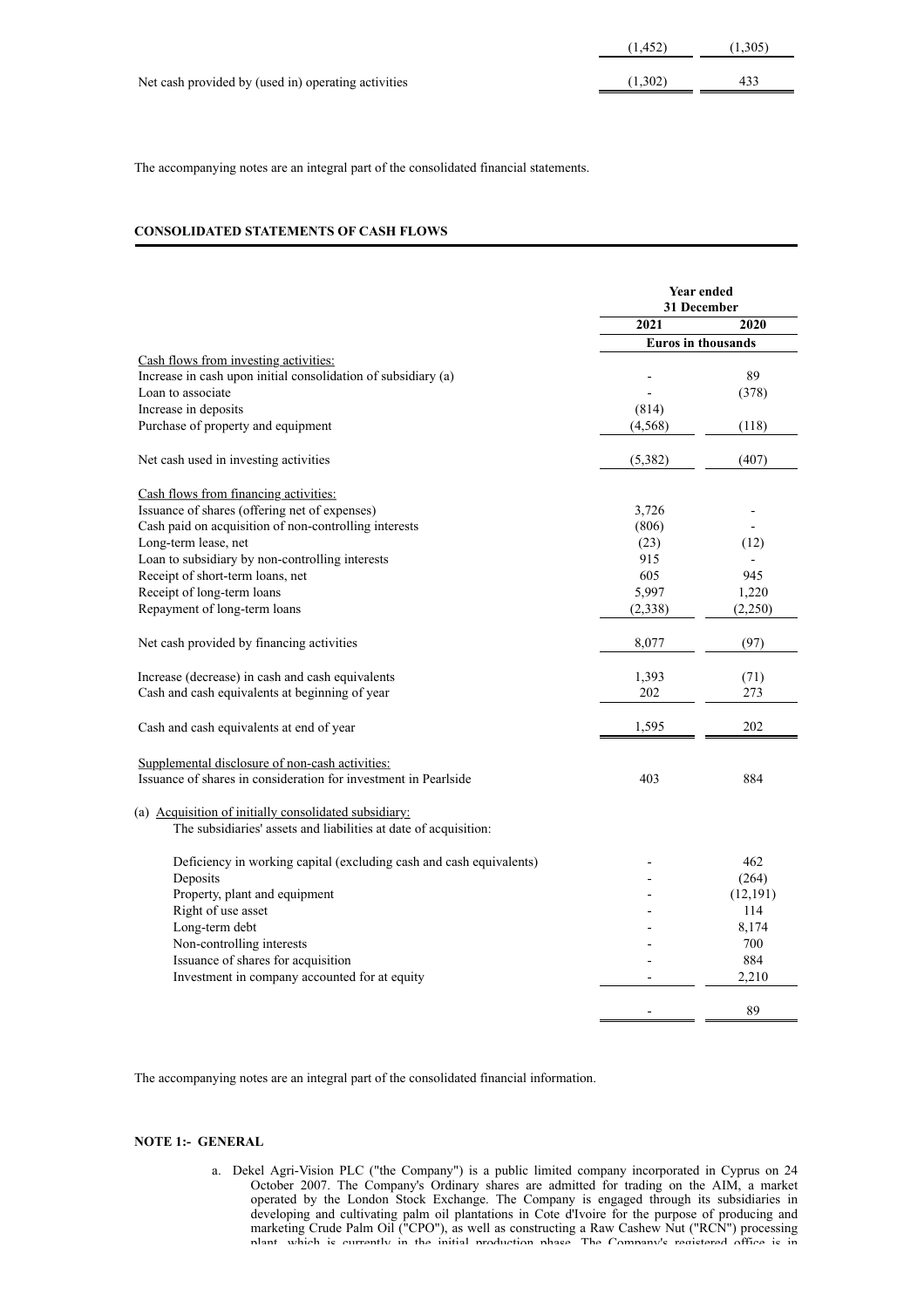plant, which is currently in the initial production phase. The Company's registered office is in Limassol, Cyprus.

- b. CS DekelOil Siva Ltd. ("DekelOil Siva") a company incorporated in Cyprus, is a wholly-owned subsidiary of the Company. DekelOil CI SA, a subsidiary in Cote d'Ivoire currently held 99.85% by DekelOil Siva, is engaged in developing and cultivating palm oil plantations for the purpose of producing and marketing CPO. DekelOil CI SA constructed and is currently operating its first palm oil mill.
- c. Pearlside Holdings Ltd. ("Pearlside") a company incorporated in Cyprus, is a subsidiary of the Company since December 2020. The assets and liabilities of Pearlside are included for the first time by the Company in the consolidated statement of financial position at 31 December 2020. The Company holds 70.7% interest since February 2021 (previously 54%). Pearlside has a wholly owned subsidiary in Cote d'Ivoire, Capro CI SA ("Capro"). Capro is currently engaged in the initial production phase of its RCN processing plant in Cote d'Ivoire near the village of Tiabisu (see also Note 6).
- d. DekelOil Consulting Ltd. a company located in Israel and a wholly owned subsidiary of DekelOil Siva, is engaged in providing services to the Company and its subsidiaries.
- e**.** Cash flow from operations and working capital deficiency

 In FY2021 the Company recognised record revenue, record Palm Oil operating profit and returned to Group profitability. This resulted in the Group working capital deficiency materially decreasing from €8.6 million as at 31 December 2020 to €3.3 million. Although in 2021 there was a negative cash flow from Group operations of  $E1.4$  million, this was due to the activities of the RCN operation. The positive cash flow from the Palm Oil operations in 2021was approximately  $\epsilon$  2.2 million. In 2022, CPO prices have continued to materially increase during the first few months, and through the date of approval of these financial statements. Despite softer CPO volumes, the Palm Oil operations are continuing to generate positive operating cash flow. In addition, expenditures for the completion of the RCN processing plant of Pearlside have been almost entirely paid and have now entered the production phase with operational capacity in the process of increasing materially over the coming months. As a result, the RCN operation is expected to produce additional operating cash flow for the Group in the latter half of 2022 and beyond. The Group has prepared detailed forecasted cash flows through the end of 2023, which indicate that the Group should have positive cash flows from its operations. However, the operations of the Group are subject to various market conditions, including quantity and quality of fruit harvests and market prices, that are not under the Group's control that could have an adverse effect on the Group's future cash flows.

Based on the above, Company management believes it will have sufficient funds necessary to continue its operations and to meet its obligations as they become due for at least a period of twelve months from the date of approval of the financial statements.

- f. The recent outbreak of COVID-19 had a significant effect on the global economic conditions and CPO prices, but it had no significant impact on the Company's operations during 2021. The outbreak of COVID-19 may resume its negative effect on economic conditions regionally as well as globally, disrupt operations situated in countries particularly exposed to the contagion, affect the Company's customers and suppliers or business practices previously applied by those entities, or otherwise impact the Company's activities. Governments in affected countries have imposed travel bans, quarantines and other emergency public safety measures. Those measures, though apparently temporary in nature, may continue and increase depending on developments in the COVID-19 pandemic. The ultimate severity of the COVID-19 outbreak is uncertain at this time and therefore the Company cannot reasonably estimate the impact it may have on its end markets and its future revenues, profitability, liquidity and financial position.
- g. Definitions:

| The Group           | - DEKEL AGRI-VISION PLC and its subsidiaries.                                                                                                                                             |
|---------------------|-------------------------------------------------------------------------------------------------------------------------------------------------------------------------------------------|
| The Company         | - DEKEL AGRI-VISION PLC.                                                                                                                                                                  |
| <b>Subsidiaries</b> | - Companies that are controlled by the Company -CS DekelOil Siva Ltd,<br>DekelOil CI SA, DekelOil Consulting Ltd, and commencing from December<br>2020 - Pearlside Holdings, Capro CI SA. |
| Associate           | - Company in which the Group has significant influence over the financial and<br>operating policies without having control - Pearlside Holdings Ltd (until<br>December 2020).             |

#### **NOTE 2:- SIGNIFICANT ACCOUNTING POLICIES**

The following accounting policies have been applied consistently in the financial statements for all periods presented, unless otherwise stated.

a. Basis of presentation of the financial statements:

These financial statements have been prepared in accordance with International Financial Reporting Standards as adopted by the European Union ("IFRS").

The financial statements have been prepared on a cost basis.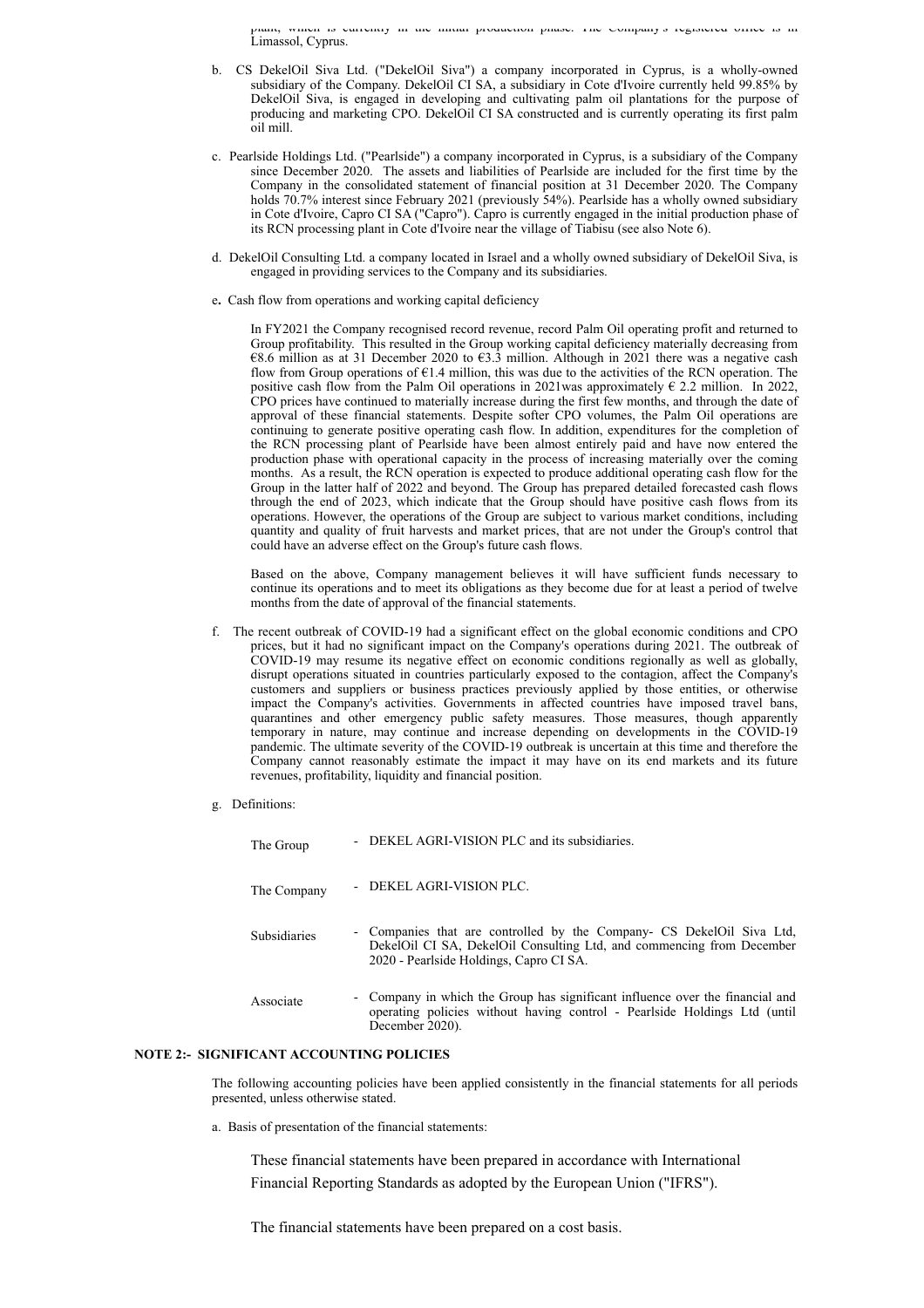The Company has elected to present profit or loss items using the function of expense method.

### b. Consolidated financial statements:

The consolidated financial statements comprise the financial statements of companies that are controlled by the Company (subsidiaries). Control is achieved when the Company is exposed, or has rights, to variable returns from its involvement with the investee and has the ability to affect those returns through its power over the investee. Potential voting rights are considered when assessing whether an entity has control. The consolidation of the financial statements commences on the date on which control is obtained and ends when such control ceases.

The financial statements of the Company and of the subsidiaries are prepared as of the same dates and periods. The consolidated financial statements are prepared using uniform accounting policies by all companies in the Group. Significant intragroup balances and transactions and gains or losses resulting from intragroup transactions are eliminated in full in the consolidated financial statements.

Non-controlling interests in subsidiaries represent the equity in subsidiaries not attributable, directly or indirectly, to a parent. Non-controlling interests are presented in equity separately from the equity attributable to the equity holders of the Company. Profit or loss and components of other comprehensive income are attributed to the Company and to non-controlling interests. Losses are attributed to non-controlling interests even if they result in a negative balance of non-controlling interests in the consolidated statement of financial position.

A change in the ownership interest of a subsidiary, without a change of control, is accounted for as a change in equity by adjusting the carrying amount of the noncontrolling interests with a corresponding adjustment of the equity attributable to equity holders of the Company less / plus the consideration paid or received.

#### c. Business combinations and goodwill:

Business combinations are accounted for by applying the acquisition method. The cost of the acquisition is measured at the fair value of the consideration transferred on the acquisition date with the addition of non-controlling interests in the acquiree. In each business combination, the Company chooses whether to measure the non-controlling interests in the acquiree based on their fair value on the acquisition date or at their proportionate share in the fair value of the acquiree's net identifiable assets.

Direct acquisition costs are carried to the statement of profit or loss as incurred.

In a business combination achieved in stages, equity interests in the acquiree that had been held by the acquirer prior to obtaining control are measured at the acquisition date fair value while recognizing a gain or loss resulting from the revaluation of the prior investment on the date of achieving control.

Contingent consideration is recognized at fair value on the acquisition date and classified as a financial asset or liability in accordance with IAS 39. Subsequent changes in the fair value of the contingent consideration are recognized in profit or loss. If the contingent consideration is classified as an equity instrument, it is measured at fair value on the acquisition date without subsequent remeasurement.

### d. Investment in an associate:

Associates are companies in which the Group has significant influence over the financial and operating policies without having control. The investment in an associate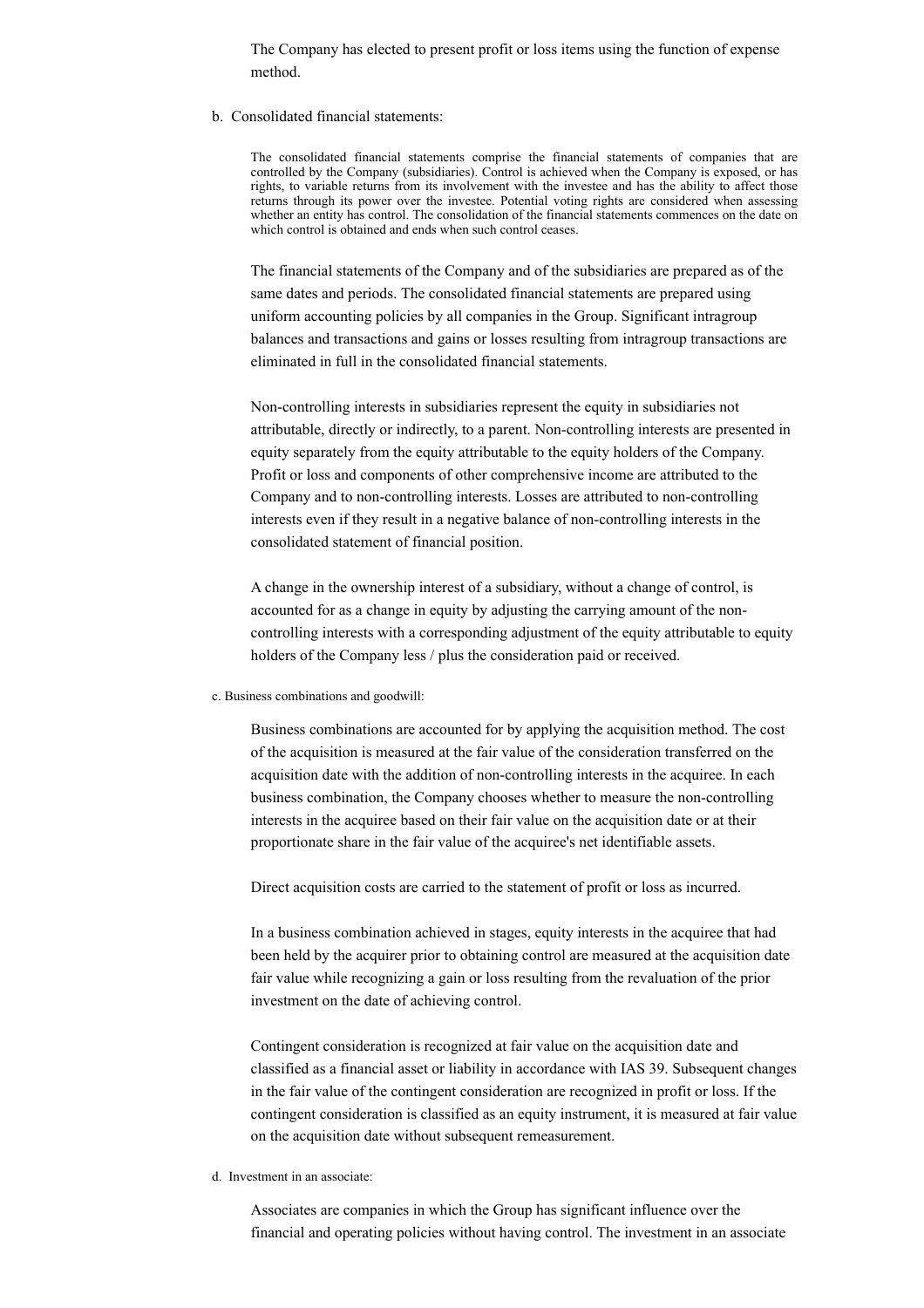is accounted for using the equity method.

- e. Functional currency, presentation currency and foreign currency:
	- 1. Functional currency and presentation currency:

The local currency used in Cote d'Ivoire is the West African CFA Franc ("FCFA"), which has a fixed exchange rate with the Euro (Euro  $1 = FCFA$ ) 655.957). A substantial portion of the Group's revenues and expenses is incurred in or linked to the Euro. The Group obtains debt financing mostly in FCFA linked to Euros and the funds of the Group are held in FCFA. Therefore, the Company's management has determined that the Euro is the currency of the primary economic environment of the Company and its subsidiaries, and thus its functional currency. The presentation currency is Euro.

2. Transactions, assets and liabilities in foreign currency:

Transactions denominated in foreign currency are recorded upon initial recognition at the exchange rate at the date of the transaction. After initial recognition, monetary assets and liabilities denominated in foreign currency are translated at each reporting date into the functional currency at the exchange rate at that date. Exchange rate differences, other than those capitalized to qualifying assets or accounted for as hedging transactions in equity, are recognized in profit or loss. Non-monetary assets and liabilities denominated in foreign currency and measured at cost are translated at the exchange rate at the date of the transaction. Non-monetary assets and liabilities denominated in foreign currency and measured at fair value are translated into the functional currency using the exchange rate prevailing at the date when the fair value was determined.

f. Cash equivalents:

Cash equivalents are considered as highly liquid investments, including unrestricted short-term bank deposits with an original maturity of three months or less from the date of acquisition.

- g. Financial instruments:
	- 1. Financial assets:

Financial assets are measured upon initial recognition at fair value plus transaction costs that are directly attributable to the acquisition of the financial assets, except for financial assets measured at fair value through profit or loss in respect of which transaction costs are recorded in profit or loss.

The Company classifies and measures debt instruments in the financial statements based on the following criteria:

- The Company's business model for managing financial assets; and
- The contractual cash flow terms of the financial asset.
	- a) Debt instruments are measured at amortized cost when:

The Company's business model is to hold the financial assets in order to collect their contractual cash flows, and the contractual terms of the financial assets give rise on specified dates to cash flows that are solely payments of principal and interest on the principal amount outstanding. After initial recognition, the instruments in this category are measured according to their terms at amortized cost using the effective interest rate method, less any provision for impairment.

On the date of initial recognition, the Company may irrevocably designate a debt instrument as measured at fair value through profit or loss if doing so eliminates or significantly reduces a measurement or recognition inconsistency, such as when a related financial liability is also measured at fair value through profit or loss.

b) Equity instruments and other financial assets held for trading:

Investments in equity instruments do not meet the above criteria and accordingly are measured at fair value through profit or loss.

Other financial assets held for trading, including derivatives, are measured at fair value through profit or loss unless they are designated as effective hedging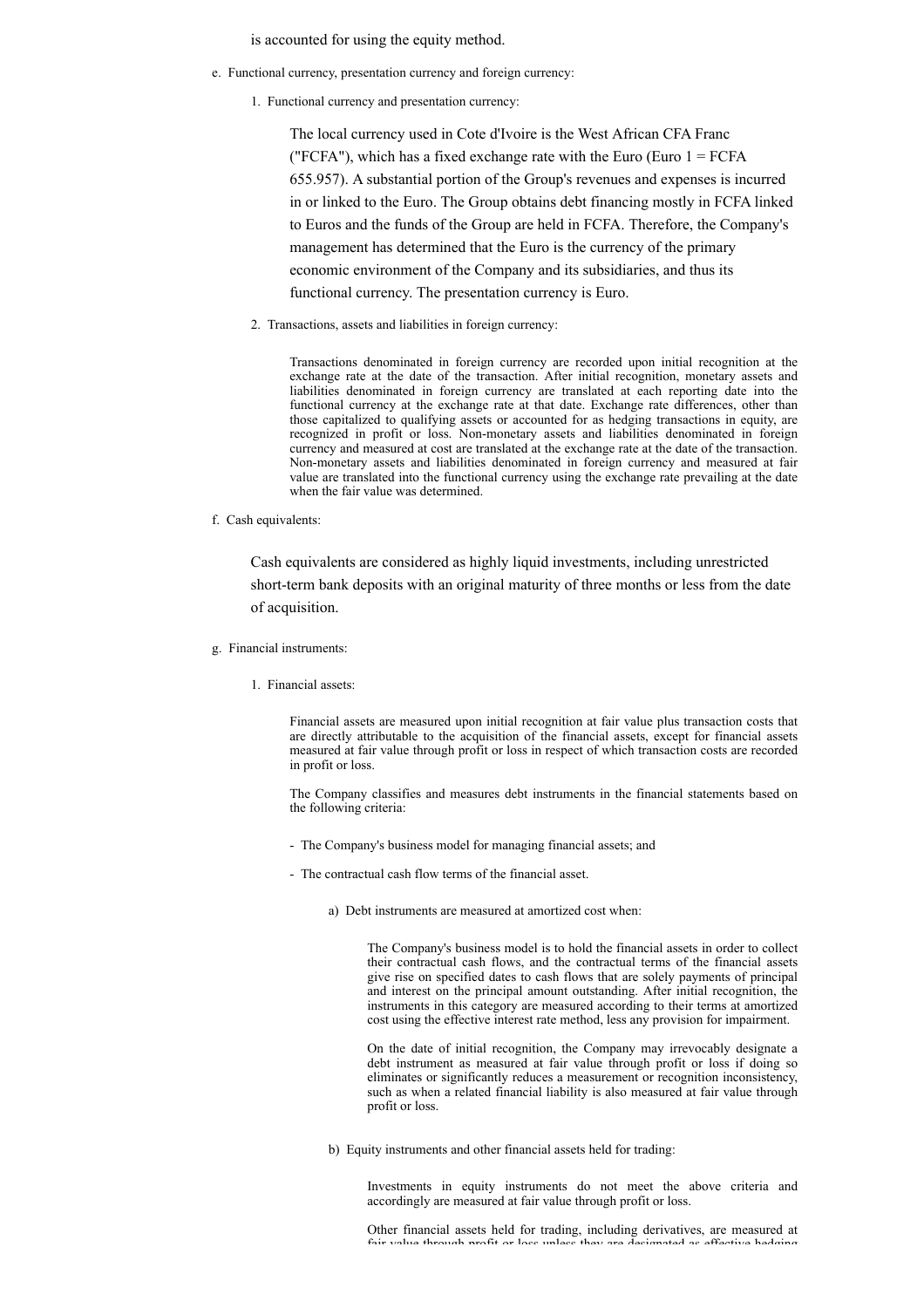fair value through profit or loss unless they are designated as effective hedging **instruments** 

Dividends from investments in equity instruments are recognized in profit or loss when the right to receive the dividends is established.

2. Impairment of financial assets:

The Company evaluates at the end of each reporting period the loss allowance for financial debt instruments which are not measured at fair value through profit or loss.

The Company has short-term financial assets such as trade receivables in respect of which the Company applies a simplified approach and measures the loss allowance in an amount equal to the lifetime expected credit losses. An impairment loss on debt instruments measured at amortized cost is recognized in profit or loss with a corresponding loss allowance that is offset from the carrying amount of the financial asset.

As of 31 December 2021, there were no past-due trade receivables.

- 3. Financial liabilities:
	- a) Financial liabilities measured at amortized cost:

Financial liabilities are initially recognized at fair value less transaction costs that are directly attributable to the issue of the financial liability.

After initial recognition, the Company measures all financial liabilities at amortized cost using the effective interest rate method.

- 4. Derecognition of financial instruments:
	- a) Financial assets:

A financial asset is derecognized when the contractual rights to the cash flows from the financial asset expire.

b) Financial liabilities:

A financial liability is derecognized when it is extinguished, that is when the obligation is discharged or cancelled or expires.

h. Borrowing costs:

The Group capitalizes borrowing costs that are attributable to the acquisition, construction, or production of qualifying assets which necessarily take a substantial period of time to get ready for their intended use or sale.

The capitalization of borrowing costs commences when expenditures for the asset are incurred, the activities to prepare the asset are in progress and borrowing costs are incurred and ceases when substantially all the activities to prepare the qualifying asset for its intended use or sale are complete. The amount of borrowing costs capitalized in a reporting period includes specific borrowing costs and general borrowing costs based on a weighted capitalization rate.

i. Leases:

The Company accounts for a contract as a lease when the contract terms convey the right to control the use of an identified asset for a period of time in exchange for consideration.

#### The Group as a lessee:

For leases in which the Company is the lessee, the Company recognizes on the commencement date of the lease a right-of-use asset and a lease liability, excluding leases whose term is up to 12 months and leases for which the underlying asset is of low value. For these excluded leases, the Company has elected to recognize the lease payments as an expense in profit or loss on a straight-line basis over the lease term. In measuring the lease liability, the Company has elected to apply the practical expedient in the Standard and does not separate the lease components from the non-lease components (such as management and maintenance services, etc.) included in a single contract.

On the commencement date, the lease liability includes all unpaid lease payments discounted at the interest rate implicit in the lease, if that rate can be readily determined,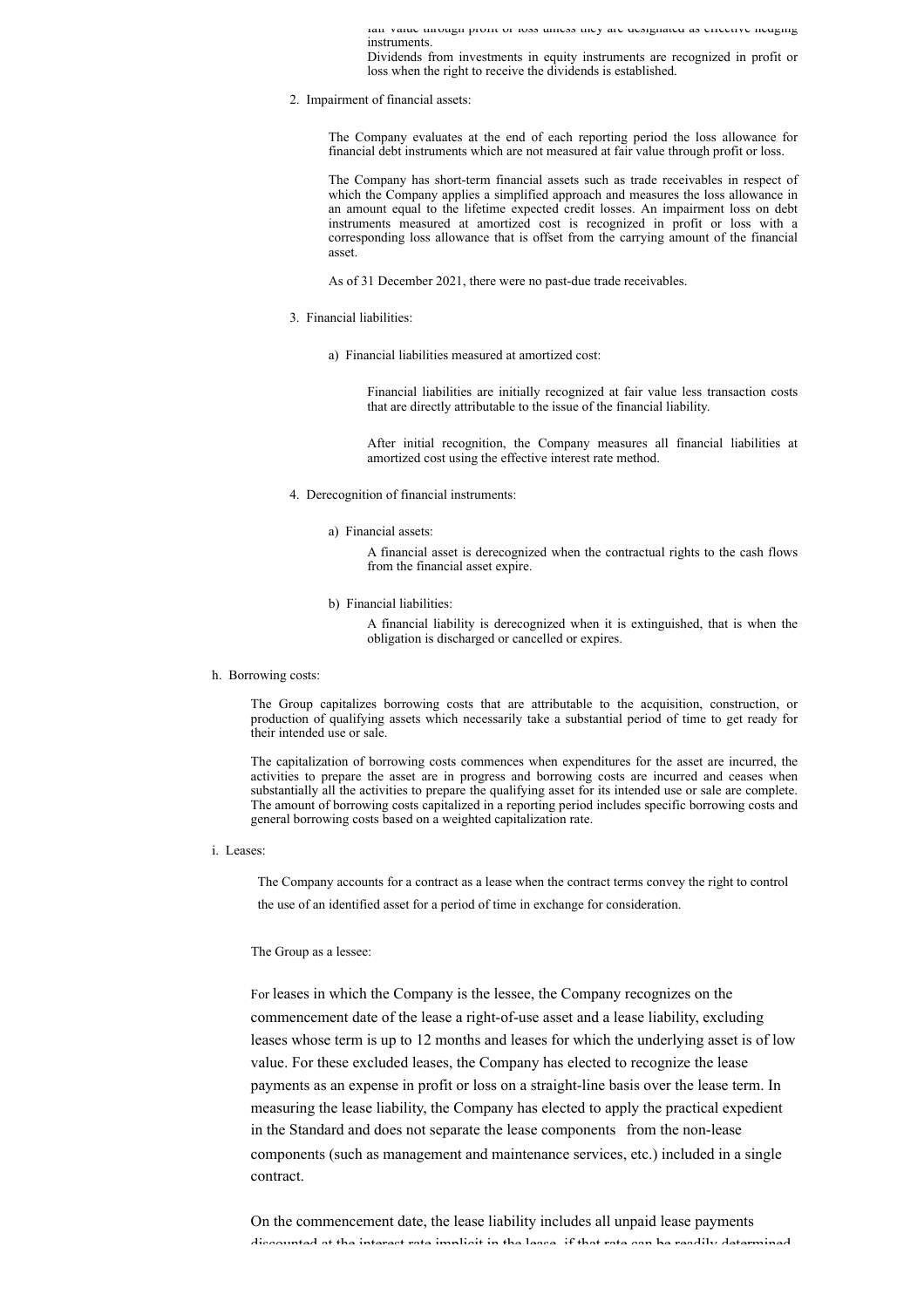discounted at the interest rate implicit in the lease, if that rate can be readily determined, or otherwise using the Group's incremental borrowing rate. After the commencement date, the Group measures the lease liability using the effective interest rate method.

On the commencement date, the right-of-use asset is recognized in an amount equal to the lease liability plus lease payments already made on or before the commencement date and initial direct costs incurred. The right-of-use asset is measured applying the cost model and depreciated over the shorter of its useful life or the lease term.

Following are the periods of depreciation of the right-of-use assets by class of underlying asset:

|                        | Years |
|------------------------|-------|
| Land<br>Motor vehicles | 99    |

The Group tests for impairment of the right-of-use asset whenever there are indications of impairment pursuant to the provisions of IAS 36.

j. Biological assets:

Biological assets of the Company are fresh fruit bunches (FFB) that grow on palm oil trees. The period of biological transformation of FFB from blossom to harvest and then conversion to inventory and sale is relatively short (about 2 months). Accordingly, any changes in fair value at each reporting date are generally immaterial.

k. Property and equipment:

Property and equipment are stated at cost, net of accumulated depreciation. Palm oil trees before maturity are measured at accumulated cost, and depreciation commences upon reaching maturity. Depreciation is calculated by the straight-line method over the estimated useful lives of the assets at the following annual rates:

|                                    | $\frac{0}{0}$ |
|------------------------------------|---------------|
| Extraction mill                    | 2.5           |
| Palm oil plantations               | 3.33          |
| Computers and peripheral equipment | 33            |
| Equipment and furniture            | $15 - 20$     |
| Motor vehicles                     | 25            |
| Agriculture equipment              |               |

The useful life, depreciation method and residual value of an asset are reviewed at least each year-end and any changes are accounted for prospectively as a change in accounting estimate. Depreciation of an asset ceases at the earlier of the date that the asset is classified as held for sale and the date that the asset is derecognized.

l. Impairment of non-financial assets:

The Company evaluates the need to record an impairment of non-financial assets whenever events or changes in circumstances indicate that the carrying amount is not recoverable.

If the carrying amount of non-financial assets exceeds their recoverable amount, the assets are reduced to their recoverable amount. The recoverable amount is the higher of fair value less costs of sale and value in use. In measuring value in use, the expected future cash flows are discounted using a pre-tax discount rate that reflects the risks specific to the asset. The recoverable amount of an asset that does not generate independent cash flows is determined for the cash-generating unit to which the asset belongs. Impairment losses are recognized in profit or loss.

An impairment loss of an asset, other than goodwill, is reversed only if there have been changes in the estimates used to determine the asset's recoverable amount since the last impairment loss was recognized. Reversal of an impairment loss, as above, shall not be increased above the lower of the carrying amount that would have been determined (net of depreciation or amortization) had no impairment loss been recognized for the asset in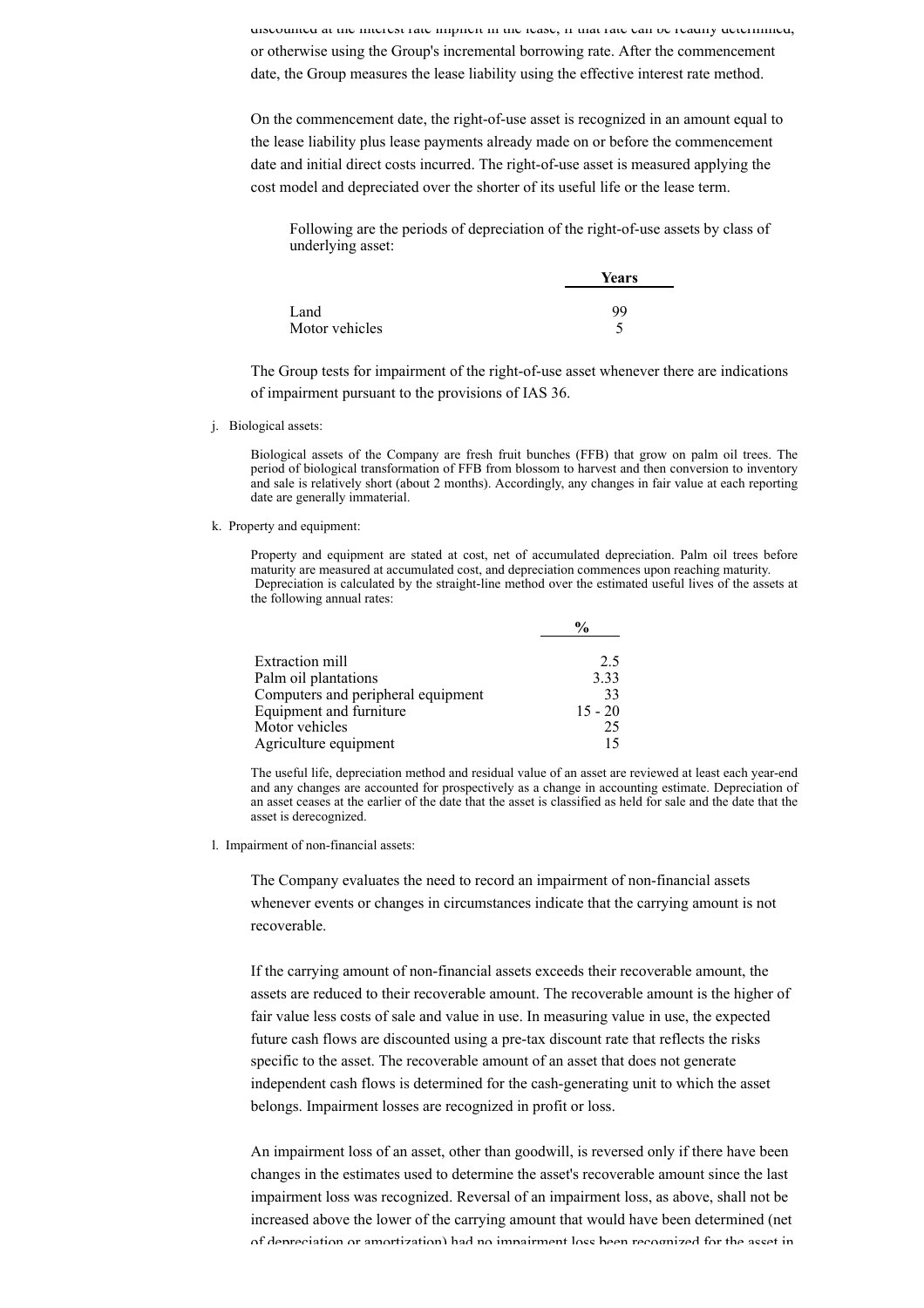of depreciation or amortization) had no impairment loss been recognized for the asset in prior years and its recoverable amount. The reversal of impairment loss of an asset presented at cost is recognized in profit or loss.

m. Revenue recognition:

Revenue from contracts with customers is recognized when the control over the services is transferred to the customer. The transaction price is the amount of the consideration that is expected to be received based on the contract terms.

In determining the amount of revenue from contracts with customers, the Company evaluates whether it is a principal or an agent in the arrangement. The Company is a principal when the Company controls the promised goods or services before transferring them to the customer. In these circumstances, the Company recognizes revenue for the gross amount of the consideration. When the Company is an agent, it recognizes revenue for the net amount of the consideration, after deducting the amount due to the principal.

#### *Revenue from the sale of goods:*

Revenue from sale of goods is recognized in profit or loss at the point in time when the control of the goods is transferred to the customer, generally upon delivery of the goods to the customer.

### *Contract balances:*

Amounts received from customers in advance of performance by the Company are recorded as contract liabilities/advance payments from customers and recognized as revenue in profit or loss when the work is performed. For all years presented in these financial statements, such advances were recognized as revenues in the year subsequent to their receipt.

n. Inventories:

Inventories are measured at the lower of cost and net realizable value. The cost of inventories comprises costs of purchase and costs incurred in bringing the inventories to their present location and condition. Net realizable value is the estimated selling price in the ordinary course of business less estimated costs of completion and estimated costs necessary to make the sale. The Company periodically evaluates the condition and age of inventories and makes provisions for slow moving inventories accordingly.

Cost of finished goods inventories is determined on the basis of average costs including materials, labor and other direct and indirect manufacturing costs based on normal capacity.

### o. Earnings (loss) per share:

Earnings (loss) per share are calculated by dividing the net income attributable to equity holders of the Company by the weighted number of Ordinary shares outstanding during the period. Potential Ordinary shares are included in the computation of diluted earnings per share when their conversion decreases earnings per share from continuing operations. Potential Ordinary shares that are converted during the period are included in diluted earnings per share only until the conversion date and from that date in basic earnings per share. The Company's share of earnings of investees is included based on its share of earnings per share of the investees multiplied by the number of shares held by the Company.

### p. Provisions:

A provision in accordance with IAS 37 is recognized when the Group has a present obligation (legal or constructive) as a result of a past event, it is probable that an outflow of resources embodying economic benefits will be required to settle the obligation and a reliable estimate can be made of the amount of the obligation. When the Group expects part or all of the expense to be reimbursed, for example under an insurance contract, the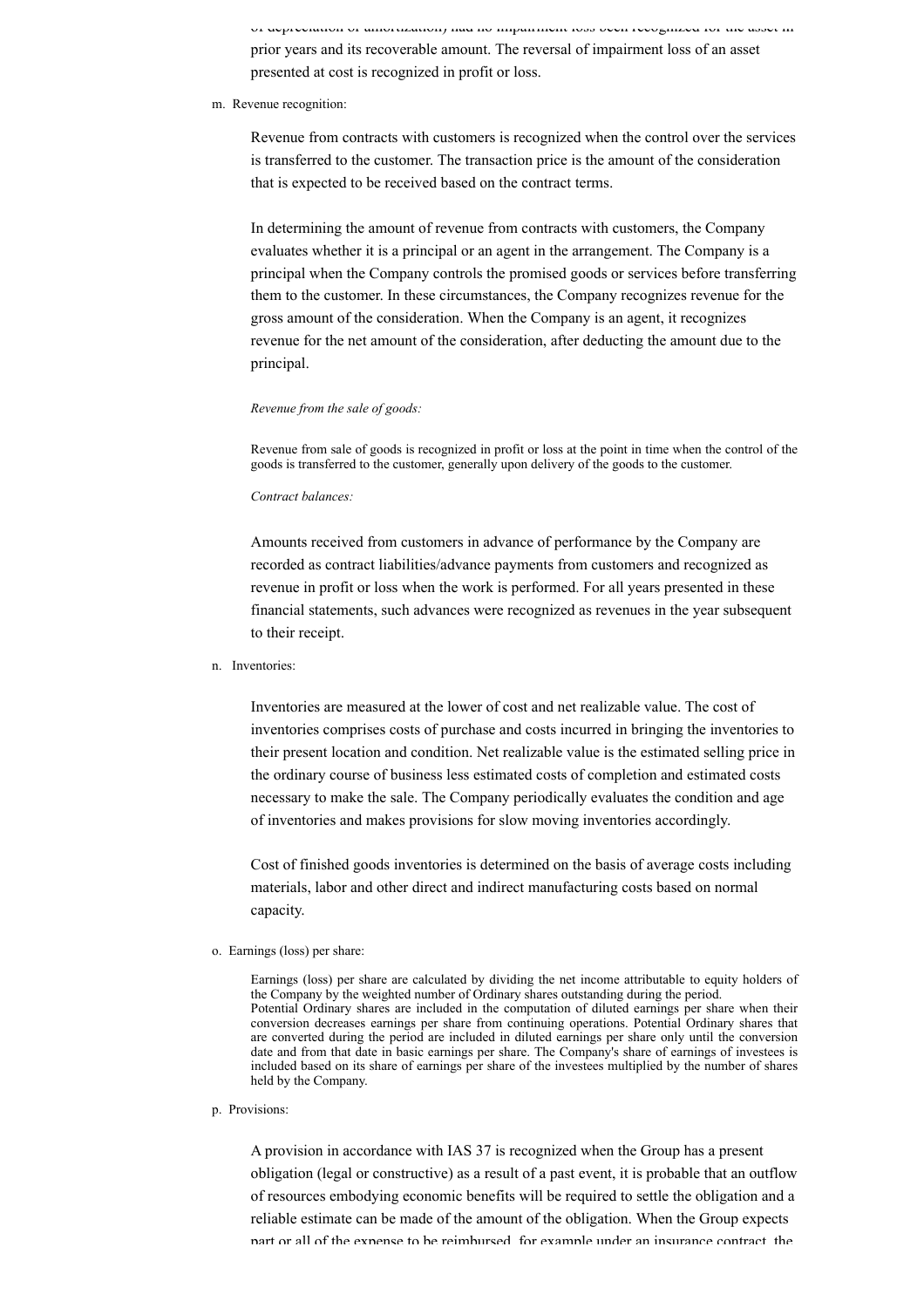part or all of the expense to be reimbursed, for example under an insurance contract, the reimbursement is recognized as a separate asset but only when the reimbursement is virtually certain. The expense is recognized in profit or loss net of any reimbursement.

### q. Fair value measurement:

Fair value is the price that would be received to sell an asset or paid to transfer a liability in an orderly transaction between market participants at the measurement date.

Fair value measurement is based on the assumption that the transaction will take place in the asset's or the liability's principal market, or in the absence of a principal market, in the most advantageous market.

The fair value of an asset or a liability is measured using the assumptions that market participants would use when pricing the asset or liability, assuming that market participants act in their economic best interest.

Fair value measurement of a non-financial asset takes into account a market participant's ability to generate economic benefits by using the asset in its highest and best use or by selling it to another market participant that would use the asset in its highest and best use.

The Group uses valuation techniques that are appropriate in the circumstances and for which sufficient data are available to measure fair value, maximizing the use of relevant observable inputs and minimizing the use of unobservable inputs.

All assets and liabilities measured at fair value or for which fair value is disclosed are categorized into levels within the fair value hierarchy based on the lowest level input that is significant to the entire fair value measurement:

| Level 1 | - quoted prices (unadjusted) in active markets for identical assets or liabilities.                                                            |
|---------|------------------------------------------------------------------------------------------------------------------------------------------------|
| Level 2 | - inputs other than quoted prices included within Level 1 that are observable either<br>directly or indirectly.                                |
| Level 3 | - inputs that are not based on observable market data (valuation techniques which<br>use inputs that are not based on observable market data). |

r. Share-based payment transactions:

The Company's employees / other service providers are entitled to remuneration in the form of equitysettled share-based payment transactions and certain employees / other service providers are entitled to remuneration in the form of cash-settled share-based payment transactions that are measured based on the increase in the Company's share price.

#### *Equity-settled transactions:*

The cost of equity-settled transactions with employees is measured by reference to the fair value of the equity instruments at the date on which they are granted. The fair value is determined using an acceptable option model.

The cost of equity-settled transactions is recognized, together with a corresponding increase in equity, over the period in which the performance and/or service conditions are fulfilled, ending on the date on which the relevant employees become fully entitled to the award ("the vesting date"). The cumulative expense recognized for equity-settled transactions at each reporting date until the vesting date reflects the extent to which the vesting period has expired and the Company's best estimate of the number of equity instruments that will ultimately vest.

s. Taxes on income:

Current or deferred taxes are recognized in profit or loss, except to the extent that they relate to items which are recognized in other comprehensive income or equity.

1. Current taxes: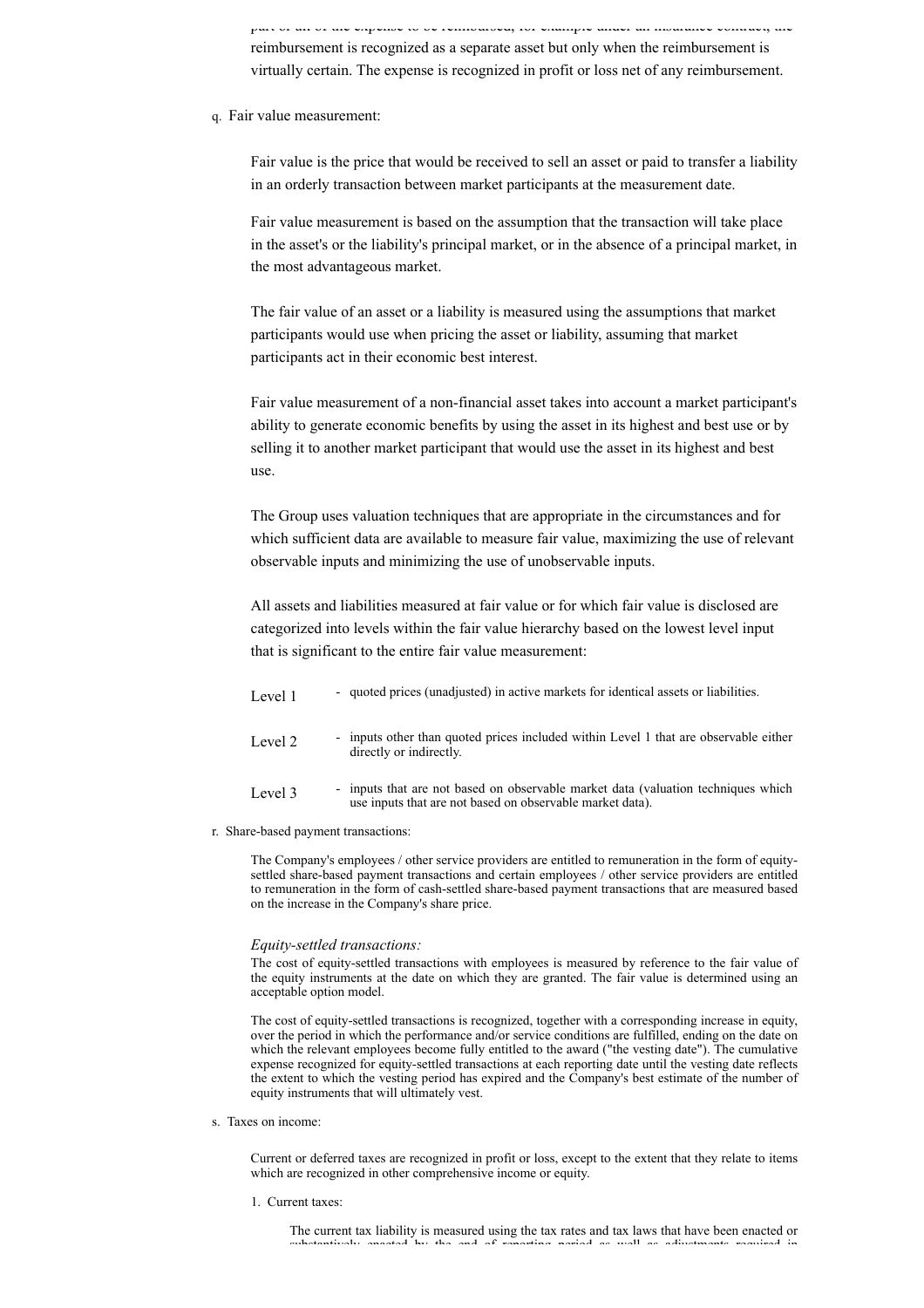substantively enacted by the end of reporting period as well as adjustments required in connection with the tax liability in respect of previous years.

2. Deferred taxes:

Deferred taxes are computed in respect of temporary differences between the carrying amounts in the financial statements and the amounts attributed for tax purposes.

Deferred taxes are measured at the tax rate that is expected to apply when the asset is realized or the liability is settled, based on tax laws that have been enacted or substantively enacted by the reporting date.

Deferred tax assets are reviewed at each reporting date and reduced to the extent that it is not probable that they will be utilized. Temporary differences for which deferred tax assets had not been recognized are reviewed at each reporting date and a respective deferred tax asset is recognized to the extent that their utilization is probable.

Taxes that would apply in the event of the disposal of investments in investees have not been taken into account in computing deferred taxes, as long as the disposal of the investments in investees is not probable in the foreseeable future.

Also, deferred taxes that would apply in the event of distribution of earnings by investees as dividends have not been taken into account in computing deferred taxes, since the distribution of dividends does not involve an additional tax liability or since it is the Company's policy not to initiate distribution of dividends from a subsidiary that would trigger an additional tax liability.

t. Significant accounting estimates and assumptions used in the preparation of the financial statements:

The preparation of the financial statements requires management to make estimates and assumptions that have an effect on the application of the accounting policies and on the reported amounts of assets, liabilities, revenues and expenses. Changes in accounting estimates are reported in the period of the change in estimate.

u. Changes in accounting policies - initial application of new financial reporting and accounting standards and amendments to existing financial reporting and accounting standards:

1. Amendments to IFRS 9, IFRS 7, IFRS 16, IFRS 4 and IAS 39 regarding the IBOR reform:

In August 2020, the IASB issued amendments to IFRS 9, "Financial Instruments", IFRS 7, "Financial Instruments: Disclosures", IAS 39, "Financial Instruments: Recognition and Measurement", IFRS 4, "Insurance Contracts", and IFRS 16, "Leases" ("the Amendments").

The Amendments provide practical expedients when accounting for the effects of the replacement of benchmark InterBank Offered Rates (IBORs) by alternative Risk Free Interest Rates (RFRs).

Pursuant to one of the practical expedients, an entity will treat contractual changes or changes to cash flows that are directly required by the reform as changes to a floating interest rate. That is, an entity recognizes the changes in interest rates as an adjustment of the effective interest rate without adjusting the carrying amount of the financial instrument. The use of this practical expedient is subject to the condition that the transition from IBOR to RFR takes place on an economically equivalent basis.

In addition, the Amendments permit changes required by the IBOR reform to be made to hedge designations and hedge documentation without the hedging relationship being discontinued, provided certain conditions are met. The Amendments also provide temporary relief from having to meet the "separately identifiable" requirement according to which a risk component must also be separately identifiable to be eligible for hedge accounting.

The Amendments include new disclosure requirements in connection with the expected effect of the reform on an entity's financial statements, such as how the entity is managing the process to transition to the interest rate reform, the risks to which it is exposed due to the reform and quantitative information about IBORreferenced financial instruments that are expected to change.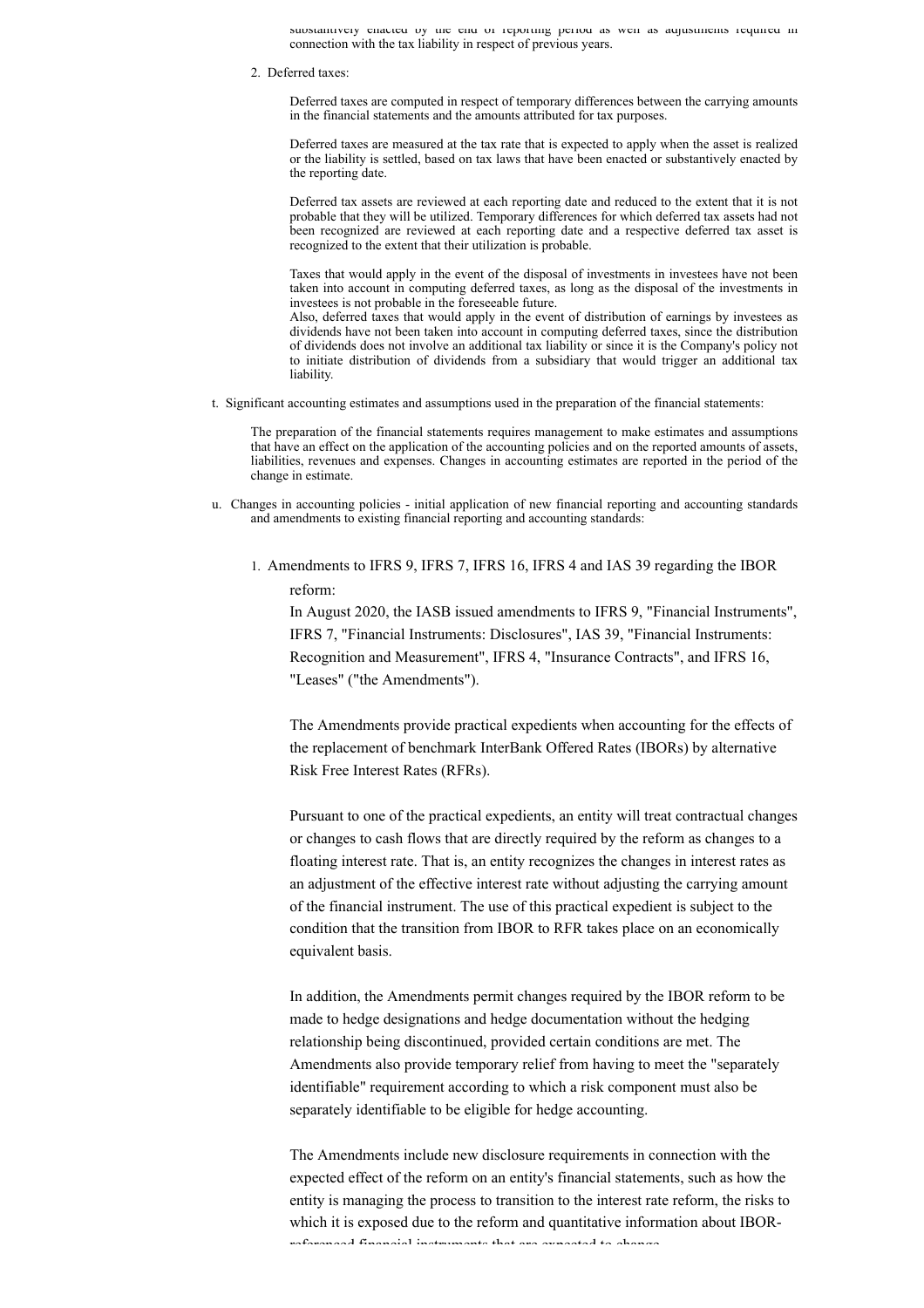referenced financial instruments that are expected to change.

The Amendments are effective for annual periods beginning on or after January 1, 2021. The Amendments are to be applied retrospectively. However, restatement of comparative periods is not required.

The application of the Amendments did not have a material impact on the Company's financial statements.

## **NOTE 3:- DISCLOSURE OF NEW STANDARDS IN THE PERIOD PRIOR TO THEIR ADOPTION**

a. Amendment to IAS 16, "Property, Plant and Equipment":

In May 2020, the IASB issued an amendment to IAS 16, "Property, Plant and Equipment" ("the Amendment"). The Amendment prohibits a company from deducting from the cost of property, plant and equipment ("PP&E") consideration received from the sales of items produced while the company is preparing the asset for its intended use. Instead, the company should recognize such consideration and related costs in profit or loss.

The Amendment is effective for annual reporting periods beginning on or after January 1, 2022, with earlier application permitted. The Amendment is to be applied retrospectively, but only to items of PP&E made available for use on or after the beginning of the earliest period presented in the financial statements in which the company first applies the Amendment. The company should recognize the cumulative effect of initially applying the Amendment as an adjustment to the opening balance of retained earnings at the beginning of the earliest period presented.

The Company estimates that the application of the Amendment is not expected to have a material impact on the financial statements.

d. Amendment to IAS 1, "Presentation of Financial Statements":

In January 2020, the IASB issued an amendment to IAS 1, "Presentation of Financial Statements" ("the Amendment") regarding the criteria for determining the classification of liabilities as current or non-current.

The Amendment includes the following clarifications:

What is meant by a right to defer settlement;

That a right to defer must exist at the end of the reporting period;

That classification is unaffected by the likelihood that an entity will exercise its deferral right;

That only if an embedded derivative in a convertible liability is itself an equity instrument would the terms of a liability not impact its classification.

The Amendment is effective for annual periods beginning on or after January 1, 2023 and must be applied retrospectively.

The Company is evaluating the possible impact of the Amendment on its current loan agreements.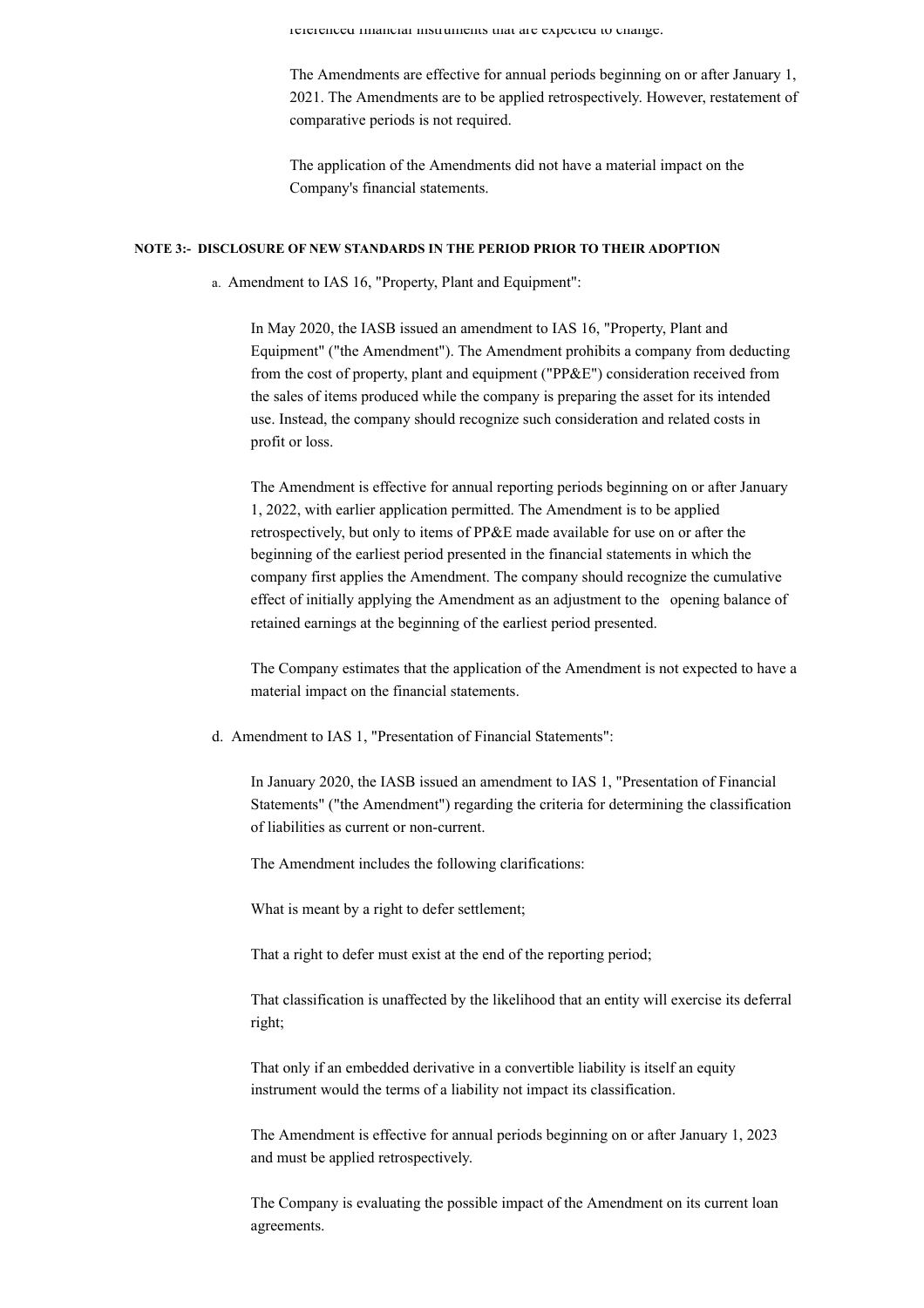In February 2021, the IASB issued an amendment to IAS 8, "Accounting Policies, Changes to Accounting Estimates and Errors" ("the Amendment"), in which it introduces a new definition of "accounting estimates".

Accounting estimates are defined as "monetary amounts in financial statements that are subject to measurement uncertainty". The Amendment clarifies the distinction between changes in accounting estimates and changes in accounting policies and the correction of errors.

The Amendment is to be applied prospectively for annual reporting periods beginning on or after January 1, 2023 and is applicable to changes in accounting policies and changes in accounting estimates that occur on or after the start of that period. Early application is permitted.

The Company is evaluating the effects of the Amendment on its financial statements.

## **NOTE 4:- INVENTORY**

|                                  | 31 December        |       |  |
|----------------------------------|--------------------|-------|--|
|                                  | 2021               | 2020  |  |
|                                  | Euros in thousands |       |  |
| Palm oil mill final products     | 902                | 212   |  |
| Plants                           | 186                | 172   |  |
| Raw cashew nuts                  | 1,381              |       |  |
| Spare parts, tools $&$ materials | 771                | 899   |  |
|                                  | 3,240              | 1,283 |  |

## **NOTE 5:- ACCOUNTS AND OTHER RECEIVABLES**

|                                        | 31 December               |      |
|----------------------------------------|---------------------------|------|
|                                        | 2021                      | 2020 |
|                                        | <b>Euros</b> in thousands |      |
| Government authorities (VAT)           |                           |      |
| Prepaid expenses and other receivables |                           | 12   |
| Loans to employees                     | 29                        | 41   |
| Advance payment to contractor          | 319                       | 236  |
|                                        | 365                       | 292  |

# **NOTE 6:- INVESTMENT IN PEARLSIDE HOLDINGS LTD**

On 20 December 2018 the Company entered into an agreement to purchase a 43.8% interest in Pearlside Holdings Ltd ("Pearlside") by way of issuing 52,612,613 Ordinary shares of the Company. Pearlside, through its wholly-owned subsidiary, was in the advanced stages of development and construction of a Raw Cashew Nut (RCN) processing plant in Cote d'Ivoire, The closing of this purchase transaction occurred on 7 January 2019 (See also Note 11 Equity).

Based on the market price of the Company's shares on the date of the purchase, the cost of the investment in Pearlside amounted to approximately  $\hat{e}$ 1.9 million.

On 30 October 2020 the Company entered into an agreement to increase its holding in Pearlside to 52% by way of issuing 28,552,800 Ordinary shares of the Company. Based on the market price of the Company's shares on the date of the purchase, the cost of this additional investment in Pearlside is €740 thousand. The shares were issued, and the transaction was completed on 25 November 2020.

Following this transaction, the Company gained control over Pearlside. The assets and liabilities of Pearlside are included for the first time in the consolidated statement of financial position as of 31 December 2020. As Pearlside was in the process of construction of its RCN plant, the results of operations of Pearlside from the date of acquisition to 31 December 2020 were immaterial.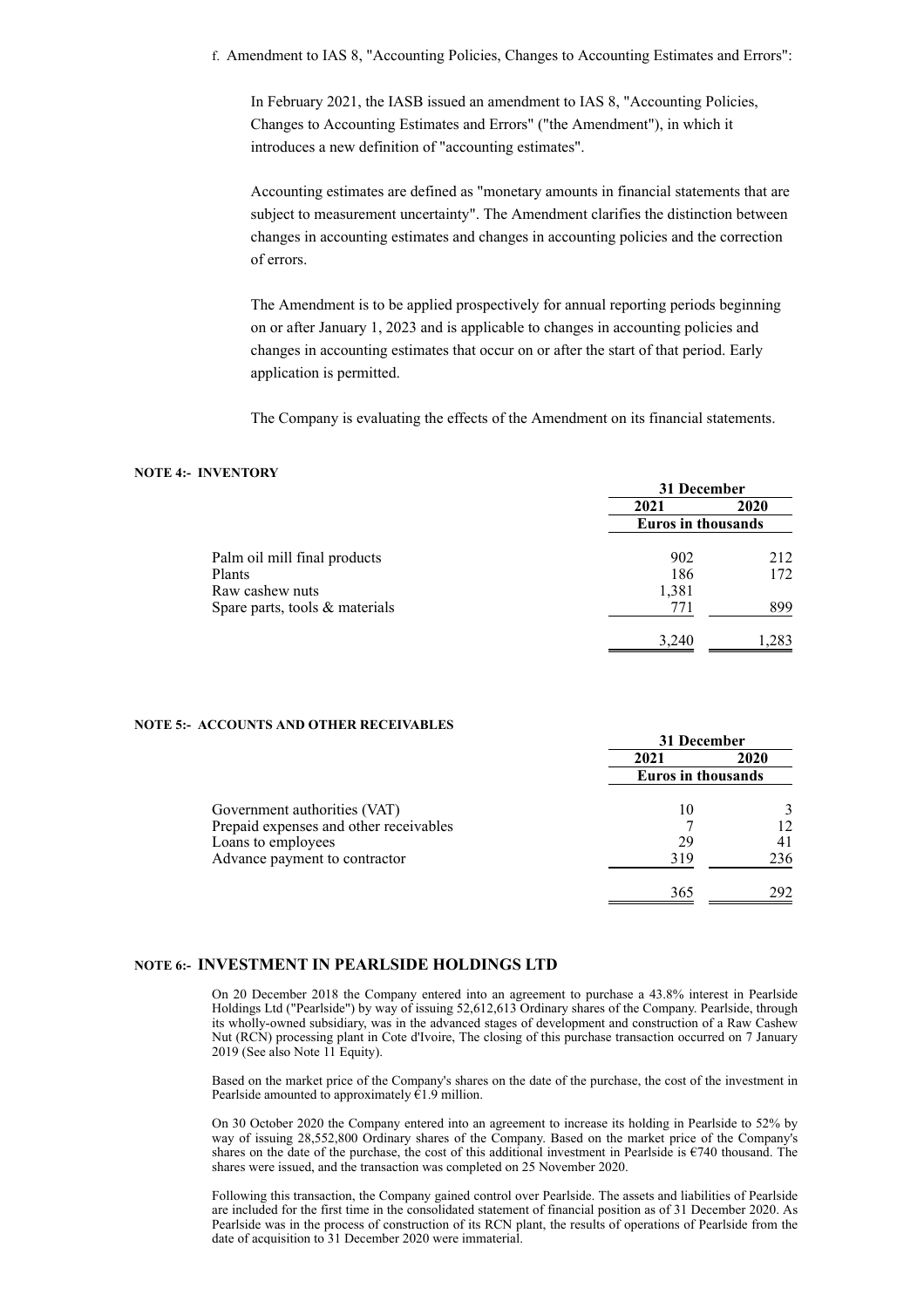On 8 December 2020 the Company entered into an agreement to purchase an additional 2% and to increase its holding to 54% by way of issuing 3,922,789 Ordinary shares of the Company. Based on the market price of the Company's shares on the date of the purchase, the cost of this additional investment in Pearlside is €144 thousand.

date of acquisition to 31 December 2020 were immaterial.

As of the date of obtaining control, the RCN plant under construction represented substantially all of the gross assets of Pearlside. All of the activity of Pearlside related to the construction of the plant. There were a few employees that were involved in the supervision of the construction which was being performed by external contractors. Accordingly, the purchase transaction was accounted for as an acquisition of assets.

Pursuant to IFRS 3, the Company records the cash and other financial assets and liabilities at their fair value on date of acquisition (which approximated their carrying amounts, including loans which were recently obtained at market terms). The excess of (i) the cost of the investment plus (ii) the non-controlling interest recognized over (iii) the carrying amount of the net assets acquired (equity of Pearlside) was allocated to the RCN plant. The non-controlling interest in the amount of  $\epsilon$  700 was measured at its proportionate share of the net assets (equity) of Pearlside.

Following are the assets and liabilities acquired at the date of acquisition (Euros in thousands):

| Deficiency in working capital | (373)   |
|-------------------------------|---------|
| Non-current deposits          | 264     |
| Property, plant and equipment | 12.191  |
| Lease liability               | (114)   |
| Long-term debt                | (8,174) |

On 8 February 2021, the Company signed an agreement to purchase an additional 16.7% of Pearlside for a total consideration of £1.062 million ( $E1.2$  million), of which £354,000 ( $E403$ ) thousand) was settled via the issue of 7,080,000 new Ordinary shares at 5 pence per share (see Note 11), and the remaining £708,000 ( $\epsilon$ 806 thousand) of the consideration was settled in cash. Following this acquisition, the Company holds 70.7% of Pearlside. The difference between the total consideration and the carrying amount of the non-controlling interests, in the amount of  $\epsilon$  956 thousand, was recorded as a charge to "capital reserve from transactions with non-controlling interests" in equity.

During 2021 the shareholders of Pearlside invested additional funds as a loan to Pearlside, in order to finance the construction and activity of Pearlside. The portion of the loan provided by the non-controlling interests amounted to  $\epsilon$  915 thousand. The loan bears no interest and is to be repaid only from available funds of Pearlside. The loan is presented as a current liability in the consolidated statement of financial position as of 31 December 2021.

## **NOTE 7:- PROPERTY AND EQUIPMENT, NET**

Composition and movement:

|                                                           | <b>Computers</b><br>and<br>peripheral<br>equipment | Equipment<br>and<br>furniture | Motor<br>vehicles | Agriculture<br>equipment | <b>Extraction</b><br>mill<br>and land | Palm oil<br>plantations  | Cashew<br>processing<br>mill under<br>construction<br>and land | <b>Total</b>   |
|-----------------------------------------------------------|----------------------------------------------------|-------------------------------|-------------------|--------------------------|---------------------------------------|--------------------------|----------------------------------------------------------------|----------------|
| Cost:                                                     |                                                    |                               |                   |                          |                                       |                          |                                                                |                |
| Balance as of 1 January, 2020                             | 290                                                | 110                           | 1,495             | 464                      | 26,281                                | 7,620                    | $\overline{\phantom{0}}$                                       | 36,260         |
| Acquisitions during the year                              | 4                                                  |                               | 103               |                          |                                       | 12                       |                                                                | 119            |
| Disposals during the year                                 | (15)                                               | (7)                           | (72)              |                          |                                       |                          |                                                                | (94)           |
| Initial consolidation of<br>subsidiary                    | 3                                                  | 3                             | 26                | 26                       |                                       | $\overline{\phantom{a}}$ | 12,133                                                         | 12,191         |
|                                                           |                                                    |                               |                   |                          |                                       |                          |                                                                |                |
| Balance as of 31 December,<br>2020                        | 28 2                                               | 106                           | 1,552             | 490                      | 26,281                                | 7,632                    | 12,133                                                         | 48, 476        |
| Acquisitions during the year<br>Disposals during the year | 87                                                 | 453<br>$\blacksquare$         | 723<br>(149)      |                          | 247                                   |                          | 3,079                                                          | 4,589<br>(149) |
| Balance as of 31 December,<br>2021                        | 369                                                | 559                           | 2,126             | 490                      | 26,528                                | 7,632                    | 15,212                                                         | 52,916         |
| <b>Accumulated depreciation:</b>                          |                                                    |                               |                   |                          |                                       |                          |                                                                |                |
| Balance as of 1 January 2020                              | 163                                                | 98                            | 825               | 394                      | 3,693                                 | 779                      |                                                                | 5,952          |
| Depreciation during the year                              | 29                                                 | 8                             | 205               | 15                       | 876                                   | 236                      |                                                                | 1,369          |
| Disposals during the year                                 | (15)                                               | (7)                           | (72)              |                          |                                       |                          |                                                                | (94)           |
| Balance as of 31 December 2020                            | 177                                                | 99                            | 958               | 409                      | 4,569                                 | 1,015                    | $\overline{\phantom{0}}$                                       | 7,227          |
| Depreciation during the year                              | 31                                                 | 15                            | 220               | 26                       | 861                                   | 789                      |                                                                | 1,942          |
| Disposals during the year                                 | $\blacksquare$                                     | $\blacksquare$                | (145)             | $\blacksquare$           |                                       |                          |                                                                | (145)          |
| Balance as of 31 December 2021                            | 208                                                | 114                           | 1,033             | 435                      | 5,430                                 | 1,1,804                  |                                                                | 9,024          |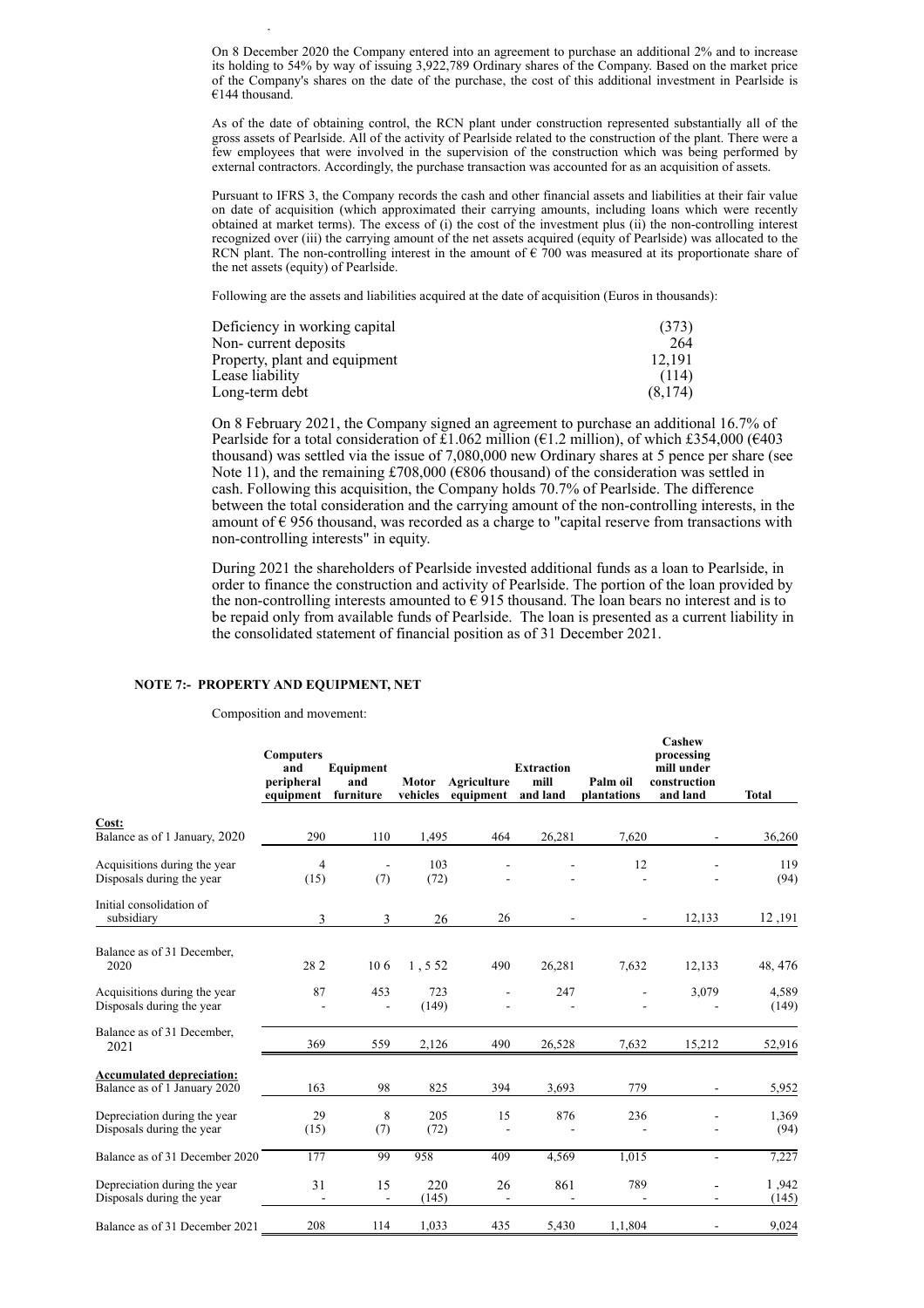| Depreciated cost as of 31<br>December 2021 | 16  | 445 | .093 | .098 | $-828$ | 43.892 |
|--------------------------------------------|-----|-----|------|------|--------|--------|
| Depreciated cost as of 31<br>December 2020 | 105 |     | 594  |      | 6.61   | 41.249 |

### **NOTE 8:- OTHER ACCOUNTS PAYABLE AND ACCRUED EXPENSES**

|                                              | 31 December        |      |  |
|----------------------------------------------|--------------------|------|--|
|                                              | 2021               | 2020 |  |
|                                              | Euros in thousands |      |  |
| Employees and payroll accruals               | 917                | 993  |  |
| VAT payable                                  | 405                | 100  |  |
| Other accounts payable $\&$ accrued expenses | 1,325              | 731  |  |
|                                              | 2.647              | .824 |  |

## **NOTE 9:- RIGHT-OF-USE ASSETS AND LEASE LIABILITIES**

On 24 June 2008, DekelOil CI SA signed a lease agreement for 42 hectares near the village of Ayenouan, Cote d'Ivoire. The agreement is with the village of Adao and the people occupying the land in Ayenouan. The lease is for 90 years and the payment for the lease is FCFA 3,000,000 (app. €4,573) per annum.

In January 2018 a subsidiary of the Company signed a lease agreement for a vehicle. The lease is for 5 years and the payment is  $€1,080$  per month.

A subsidiary consolidated for the first time at 31 December 2020 signed a lease agreement with the government authorities for 6 hectares near the village of Tiabissuo, Cote d'Ivoire. The agreement is for a lease of 99 years with an annual lease payment of 6 million FCFA (app.  $69,146$ )

The right-of-use assets in respect of the above leases are included in Property and Equipment (Note 7). The balance of the lease liabilities at 31 December 2021 amounted to  $\epsilon$  161 (2020 -  $\epsilon$ 169).

### **NOTE 10:- LOANS**

a. Long-term loans:

|                           |          | Interest rate as of |                    |         |
|---------------------------|----------|---------------------|--------------------|---------|
|                           |          | 31 December         | 31 December        |         |
|                           | Currency | 2021                | 2021               | 2020    |
|                           |          |                     | Euros in thousands |         |
| <b>SGBCI</b>              | In FCFA  | $6.2\% - 7.3\%$     |                    |         |
| SOGEBOURSE (c.1)          | In FCFA  | $8.4\%$             | 4,568              | 6,387   |
| $SIB$ (c.2)               | In FCFA  | 6.85%               | 256                | 377     |
| $AgDevCo$ (c.3)           | In Euro  | $8.2\%$             | 7,200              | 7,200   |
| BGFI (c.4)                | In FCFA  | 7.5%                | 941                | 1,153   |
| $BIDC$ (c.5)              | In FCFA  | 7.25%               | 4,053              | 4,053   |
| $NSIA$ (c.6)              | In FCFA  | 8.5%                | 2,287              | 1,834   |
| NSIA(c.7)                 | In FCFA  | 7.75%               | 133                | 762     |
| BGFI (c.8)                | In FCFA  | 7.75%               | 1,524              | 1,524   |
| $HUDSON$ (c.9)            | In FCFA  | 7.5%                | 5,991              |         |
| Total loans               |          |                     | 26,953             | 23,291  |
| Less - current maturities |          |                     | (2,391)            | (3,239) |
|                           |          |                     | 24,562             | 20,052  |

#### b. Short-term loans and current maturities:

|                                   | 31 December        |       |  |
|-----------------------------------|--------------------|-------|--|
|                                   | 20 21              | 2020  |  |
|                                   | Euros in thousands |       |  |
| Bank Credit line                  | 1,888              | 2,437 |  |
| Short-term loan from bank         | 1,152              |       |  |
| Current maturities - per a. above | 2,391              | 3,239 |  |
|                                   | 5.431              | 5,676 |  |

c. 1. In September 2016 DekelOil CI SA signed a long-term financing facility agreement with a consortium of institutional investors arranged by SOGEBOURSE for a long-term loan of up to FCFA 10 billion (approximately  $E15.2$  million). Of this amount, FCFA 5.5 billion (approximately  $E8.4$ million) was utilized to refinance the West Africa Development Bank ("BOAD") loan The loan is repayable over 7 years in fourteen semi annual payments. and bears interest at a rate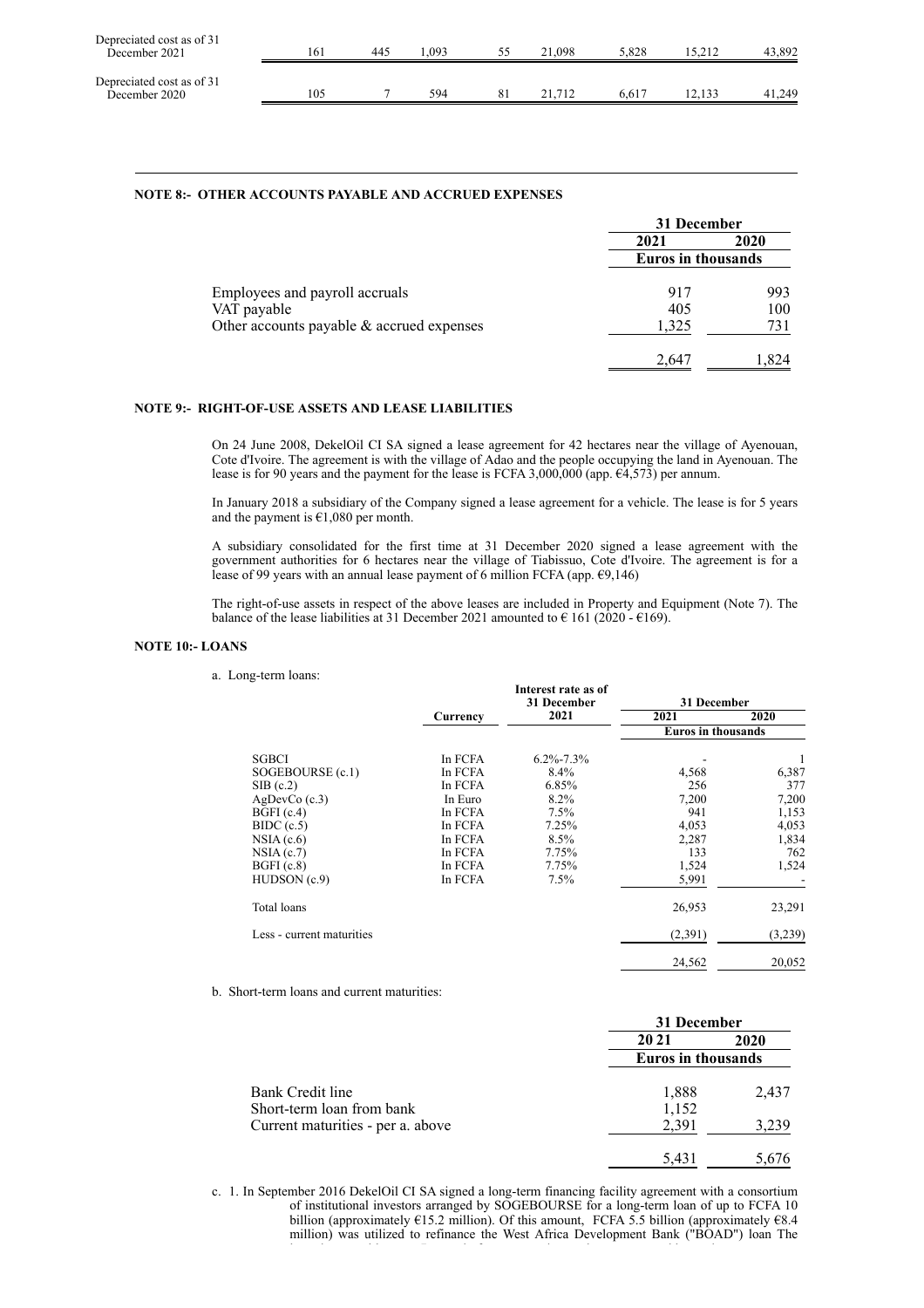loan is repayable over 7 years in fourteen semi annual payments. and bears interest at a rate of 6.85% per annum.

On 22 October 2016 SOGEBOURSE transferred the funds and the BOAD loan was repaid in full .

On 1 February 2018 the DekelOil CI SA drew down a second tranche of FCFA 2.8 billion  $(64.34 \text{ million})$  from its FCFA 10 billion  $(615.2 \text{ million})$  long-term Syndicated Loan Facility with Sogebourse CI. on the same terms as the first tranche. Part of the funds were used to repay a short-term loan in the amount of  $E1,524$  thousand and a long-term loan in the amount of  $\epsilon$ 497 thousand.

- 2. In October 2018 DekelOil CI SA signed a loan agreement with Societe Ivorienne de Banque ("SIB") for FCFA 400 million (approximately €610 thousand). The loan is for 5 years and bears interest at a rate of 8.2% per annum. One of the boilers in the CPO extraction mill serves as a security for the loan.
- 3. In July 2019 DekelOil CI SA signed an agreement with AgDevCo Limited ("AgDevCo"), a leading African agriculture sector impact investor for a  $E7.2$  million loan for a term of 10 years, 4 years of principal grace and 6 years of repayment, with a gross interest rate of 7.5% per annum, variable and based on 12-month Euro Short Term Rate published by the European Central Bank (which replaced the Euro Libor used previously) plus a pre-defined spread, and collared with a minimum rate of 6% per annum and a maximum rate of 9% per annum. The funds from the loan were used as follows: (i)  $66.2$  million to replace existing NSIA Bank loan and (ii)  $61.0$  million for Environmental, Social and Governance ("ESG") activities and general working capital purposes. The fixed assets of DekelOil CI SA serves as a security for this loan.

The loan agreement contains the following financial covenants to be tested on a quarterly

basis: (1) Current Ratio of at least 0.5; (2) Debt Service Coverage Ratio of at least 1. The

Company met these financial covenants on 31 December 2021 and is expected to meet these

financial covenants during 2022.

- 4. On 7 July 2020 DekelOil CI SA signed a loan agreement with Banque Gabonaise Francaise International ("BGFI") for FCFA 800 million (approximately  $61,220$  thousand). The loan is for 5 years and bears interest at a rate of 7.25% per annum.
- 5. On 16 March 2016 Capro CI SA signed a loan agreement with the Bank of Investment and Development of CEDEAO ("EBID") according to which EBID agreed to grant Capro CI SA a facility of 3,000 million FCFA ( $64,573$  thousand).

The EBID loan shall bear interest at a rate of 8.5% per annum. The loan has a tenure of seven years and shall be repaid in 20 quarterly installments over five years, commencing after a grace period on principal payments of two years. Principal payments start in January 2022. . According to the loan agreement as a security for this loan there is a lien over the equipment of Capro CI SA and an amount of  $E97$  thousand has been deposited in a bank by Capro CI SA (non-current bank deposits).

6. In 2018 Capro CI SA signed a loan agreement with NSIA bank, Togo ("NSIA Togo") according to which NSIA Togo agreed to grant Capro CI SA a facility of  $1,500$  million FCFA ( $\epsilon$  2,278 thousand).

NSIA Togo loan shall bear interest at a rate of 7.25%% per annum. The loan has a tenure of seven years and shall be repaid in 20 quarterly installments over five years, commencing after a grace period on principal payments of two years from the first withdrawal made on 20 February 2020.

7. On 30 March 2020 Capro CI SA signed a loan agreement with NSIA bank Cote d'Ivoire ("NSIA") according to which NSIA agreed to grant Capro CI SA a facility of 500 million FCFA (€762 thousand). NSIA loan shall bear interest at a rate of 7.25% per annum. The loan is for two years with one

year grace period on principal payments.

- 8. On 3 February 2020 Capro CI SA signed a loan agreement with Banque Gabonaise Francaise International ("BGFI") for FCFA 1,000 million (approximately €1,542 thousand). The loan shall bear interest at a rate of 7.5% per annum. The loan has a tenure of seven years and shall be repaid in monthly installments over five years, commencing after a grace period on principal payments of two years from the first withdrawal made in September 2020. According to the loan agreement as a security for this loan an amount of  $E114$  thousand has been deposited in a bank by Capro CI SA (non-current bank deposits).
- 9. On 25 January 2021 DekelOil CI SA signed an agreement with Hudson for issuance of a longterm bond of up to  $\text{\textsterling}15.2$  million (10,000 million FCFA). The first tranche of  $\text{\textsterling}6$  million (3,930 million FCFA) was received on 27 January 2021. The bond is for 7 years with a 3-year grace for principal repayments. The bond bears annual interest of 7.75%. According to the agreement DekelOil CI SA accumulates the funds for each payment prior to each payment by a monthly payment to be made for that purpose to a designated deposit account. In addition, a fixed amount has been deposited in a separate bank account. As of 31 December 2021, the deposits amount to  $E283$  thousand and  $E239$  thousand (current and non-current deposits), respectively.

### **NOTE 11:- EQUITY**

a. Composition of share capital: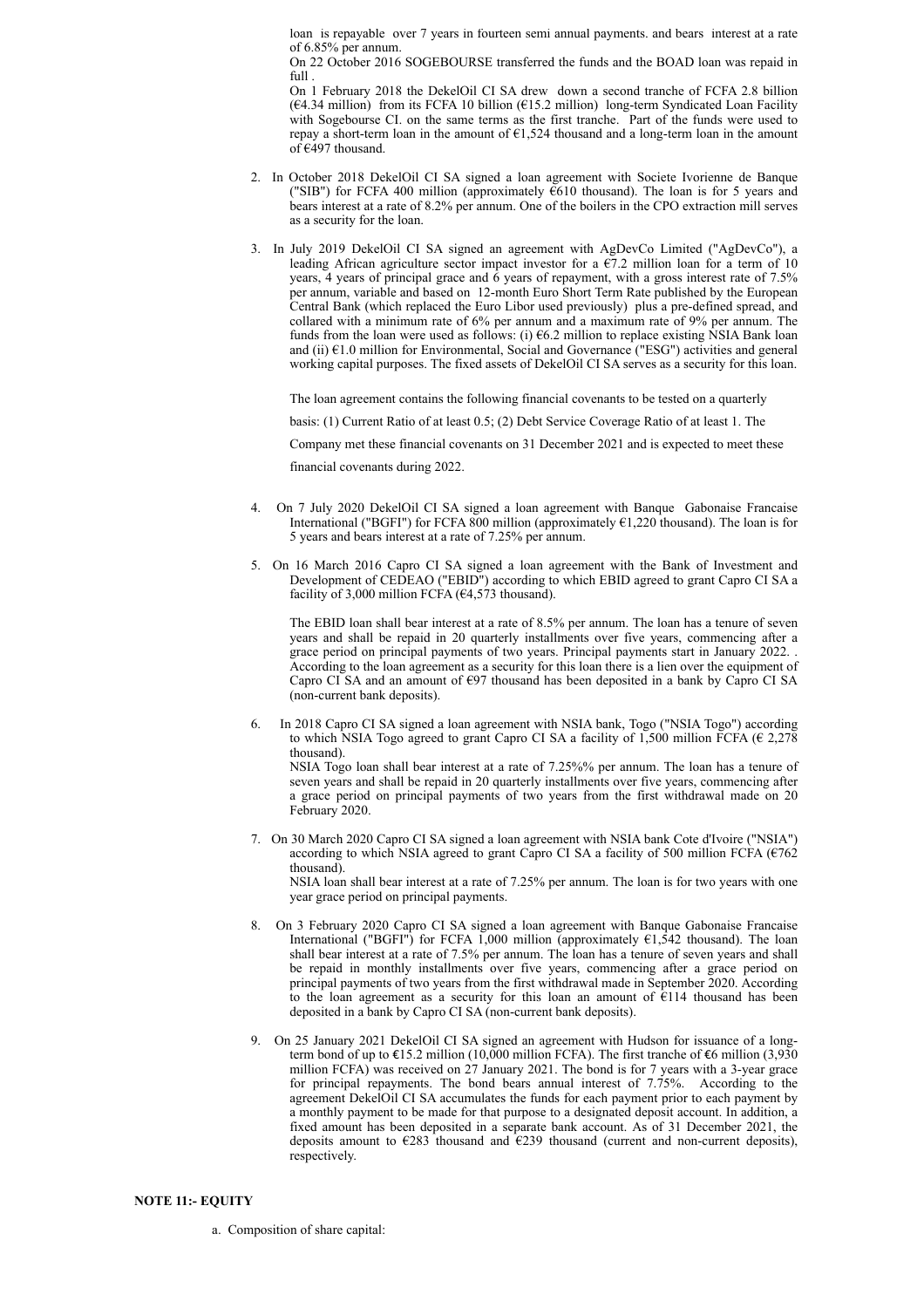|                                                           | 31 December                       |               | 31 December      |                               |  |
|-----------------------------------------------------------|-----------------------------------|---------------|------------------|-------------------------------|--|
|                                                           | 2020<br>2021<br><b>Authorized</b> |               | 2021             | 2020                          |  |
|                                                           |                                   |               |                  | <b>Issued and outstanding</b> |  |
|                                                           |                                   |               | Number of shares |                               |  |
| Ordinary shares of $\epsilon$ 0.0003367<br>par value each | 1,000,000,000                     | 1,000,000,000 | 535,863,569      | 457,126,075                   |  |

Each Ordinary share confers upon its holder voting rights, the right to receive cash and share dividends, and the right to share in excess assets upon liquidation of the Company.

Commencing from December 2019, pursuant to his remuneration contract, the General Manager of the company's subsidiary, shall be issued 400,000 Ordinary Shares per year at par value over the next 3 years, vesting on a monthly basis. The fair value of the Ordinary shares to be issued at the date of grant amounts to  $\epsilon$  34 thousand. As of 31 December 2021, 800,000 Ordinary shares are fully vested. These shares were issued to the General Manager in 2022.

On 25 November 2020 the Company issued 28,552,800 Ordinary Shares according to an agreement to increase its holding of Pearlside to 52% by way of a share swap. Based on the market price of the Company's shares on the date of the purchase, the cost of this additional investment in Pearlside is €740 thousand.

On 10 December 2020 the Company completed a purchase of an additional 2% of Pearlside Holding Ltd, reaching a total holding of 54% of Pearlside, by way of issuing 3,922,789 Ordinary shares of the Company. Based on the market price of the Company's shares on the date of the purchase, the cost of this additional investment in Pearlside is €144 thousand.

In 2020 the Company issued 1,587,043 ordinary shares to certain brokers in consideration for services provided. The fair value of the shares issued amounting to  $\epsilon$  24 thousand was recorded in general and administrative expenses

On 29 January 2021 the Company raised equity totaling to £3.3 million (€3.7 million, (net of £0.23 million (€0.26 million) fund raising costs) through the placing of 70,000,000 new Ordinary Shares at an issue price of 5 pence per share.

On 8 February 2021, the Company signed an agreement to purchase an additional 16.7% of Pearlside for a total consideration of £1.062 million (€1.2 million), of which £354,000 (€403 thousand) was settled via the issue of 7,080,000 new Ordinary shares at  $5$  pence per share -see Note 6.

In 2021 (January & September) the Company issued 1,656,029 ordinary shares to certain brokers in consideration for services provided. The fair value of the shares issued amounting to  $\epsilon$  64 thousand was recorded in general and administrative expenses

### b. Share option plan:

On 15 January 2015 the Company granted directors and senior employee's options to purchase 8,100,000 Ordinary shares. Of that amount, 1,800,000 options vested immediately, and the remainder will vest ratably over 3 years. Half of the options have an exercise price of 12.5 pence per share while the remainder is exercisable at a price of 20 pence per share. The fair value of the options granted calculated

On 19 October 2015 the Company granted directors and senior employee's options to purchase 1,800,000 Ordinary shares. The options will vest ratably over 3 years. Half of the options have an exercise price of 12.5 pence per share while the remainder is exercisable at a price of 20 pence per share. The fair value of the options granted calculated based on Black-Scholes option pricing model was approximately €139 thousand.

On 30 June 2017 the Company granted directors and senior employee's options to purchase 10,750,000 Ordinary shares. The options will vest ratably over 5 years. The exercise price of the options is €0.1359 per share. The fair value of the options granted calculated based on Black-Scholes option pricing model was approximately €612 thousand.

On 1 January 2017 a subsidiary appointed a new CEO, and as part of his employment compensation he was granted 1,200,000 options to purchase Ordinary shares of the Company at a nominal exercise price. The options vest linearly over three years. The fair value of the options at the date of grant was calculated based on the share price at that date and was approximately  $E151$  thousand.

On 2 December 2019 the Company granted directors and advisers options to purchase 17,600,000 Ordinary shares. The 2019 Options expire 10 years from the date of grant and have an exercise price of 2.45 pence per Ordinary Share. One third of the 2019 Options vest immediately. The balance of the 2019 Options are subject to vesting conditions as follows:

(i) One third of the options may only be exercised if at any point following the date of grant, the 30-day Volume Weighted Average Price (VWAP) of the Ordinary Shares achieves a price per share equal to or exceeding 4.0 pence, this condition was met during 2020. These options vest over 12 months following the date of grant.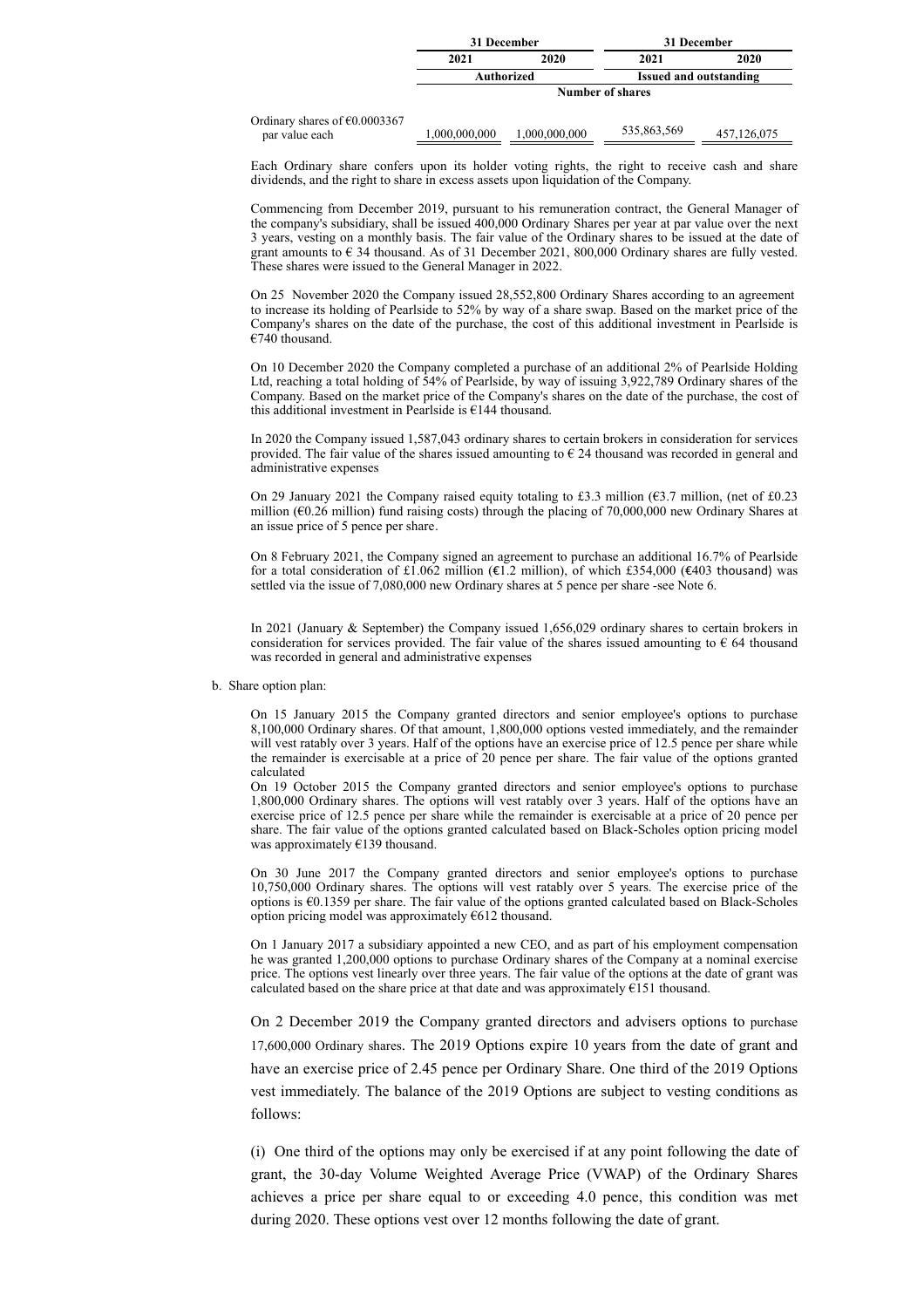(ii) A further one third of the options may only be exercised if at any point following the date of grant, the 30-day VWAP of the Ordinary Shares achieves a price per share equal to or exceeding 6.0 pence. These options vest over 12 months from the first anniversary of the date of grant.

The fair value of the options granted calculated based on Black-Scholes option pricing model was approximately €289 thousand for the 14,100,000 options granted to directors and approximately €72 thousand for the 3,500,000 options granted to advisors.

In addition, in December 2019 the Company amended the terms of 7,200,000 of the options granted in January 2015 (see above) and of the terms of 9,100,000 option granted on 30 June 2017 (see above), to reflect the same terms, vesting terms and duration of the options granted on 2 December 2019.

The incremental fair value of the amended options totaling approximately  $E212$ thousand was calculated based on the difference between the fair value of the options immediately before the amendment and their fair value immediately after the amendment. The calculation was based on Black-Scholes option pricing model. This incremental fair value will be recorded as an expense over the amended vesting period in addition to the expense recorded in respect of the original grant of these options.

A summary of the activity in options for the years 2021 and 2020 is as follows:

|                                  | <b>Year ended</b><br>31 December |                                               |                      |                                               |  |  |  |
|----------------------------------|----------------------------------|-----------------------------------------------|----------------------|-----------------------------------------------|--|--|--|
|                                  | 2021                             |                                               |                      | 2020                                          |  |  |  |
|                                  | <b>Number</b><br>of options      | Weighted<br>average<br>exercise<br>price-Euro | Number of<br>options | Weighted<br>average<br>exercise<br>price-Euro |  |  |  |
| Outstanding at beginning of year | 35,522,314                       | 0.0332                                        | 35,522,314           | 0.0332                                        |  |  |  |
| Exercised                        |                                  |                                               |                      |                                               |  |  |  |
| Granted                          |                                  |                                               |                      |                                               |  |  |  |
| Expired                          |                                  |                                               |                      |                                               |  |  |  |
| Forfeited                        |                                  |                                               |                      |                                               |  |  |  |
| Outstanding at end of year       | 35,522,314                       | 0.0332                                        | 35,522,314           | 0.0332                                        |  |  |  |
| Exercisable options              | 29,655,647                       | 0.0352                                        | 24,222,314           | 0.0352                                        |  |  |  |
|                                  |                                  |                                               |                      |                                               |  |  |  |

c. Capital reserve

The capital reserve comprises the contribution to equity of the Company by the controlling shareholders.

### **NOTE 12:- REVENUES**

- a. All of the revenues are derived from the sales of Palm Oil, Palm Kernel Oil and Palm Kernel Cake in Cote d'Ivoire see also Note 19.
- b. Major customers:

|                                                                                                                                | <b>Year ended 31 December</b> |        |  |
|--------------------------------------------------------------------------------------------------------------------------------|-------------------------------|--------|--|
|                                                                                                                                | 2021                          | 2020   |  |
|                                                                                                                                | Euros in thousands            |        |  |
| Revenues from major customers which each account<br>for 10% or more of total revenues reported in the<br>financial statements: |                               |        |  |
| Customer A -<br>Customer B -                                                                                                   | 23,925<br>5,241               | 18,531 |  |
|                                                                                                                                |                               |        |  |

### **NOTE 13:- FAIR VALUE MEASUREMENT**

The fair value of accounts and other receivables, loans, and trade and other payables approximates their carrying amount due to their short-term maturities. The fair value of long-term loans with a carrying amount of €26,953 thousands and €23,291 thousands (including current maturities) approximates their fair value as of 31 December 2021 and 2020, respectively (level 3 of the fair value hierarchy).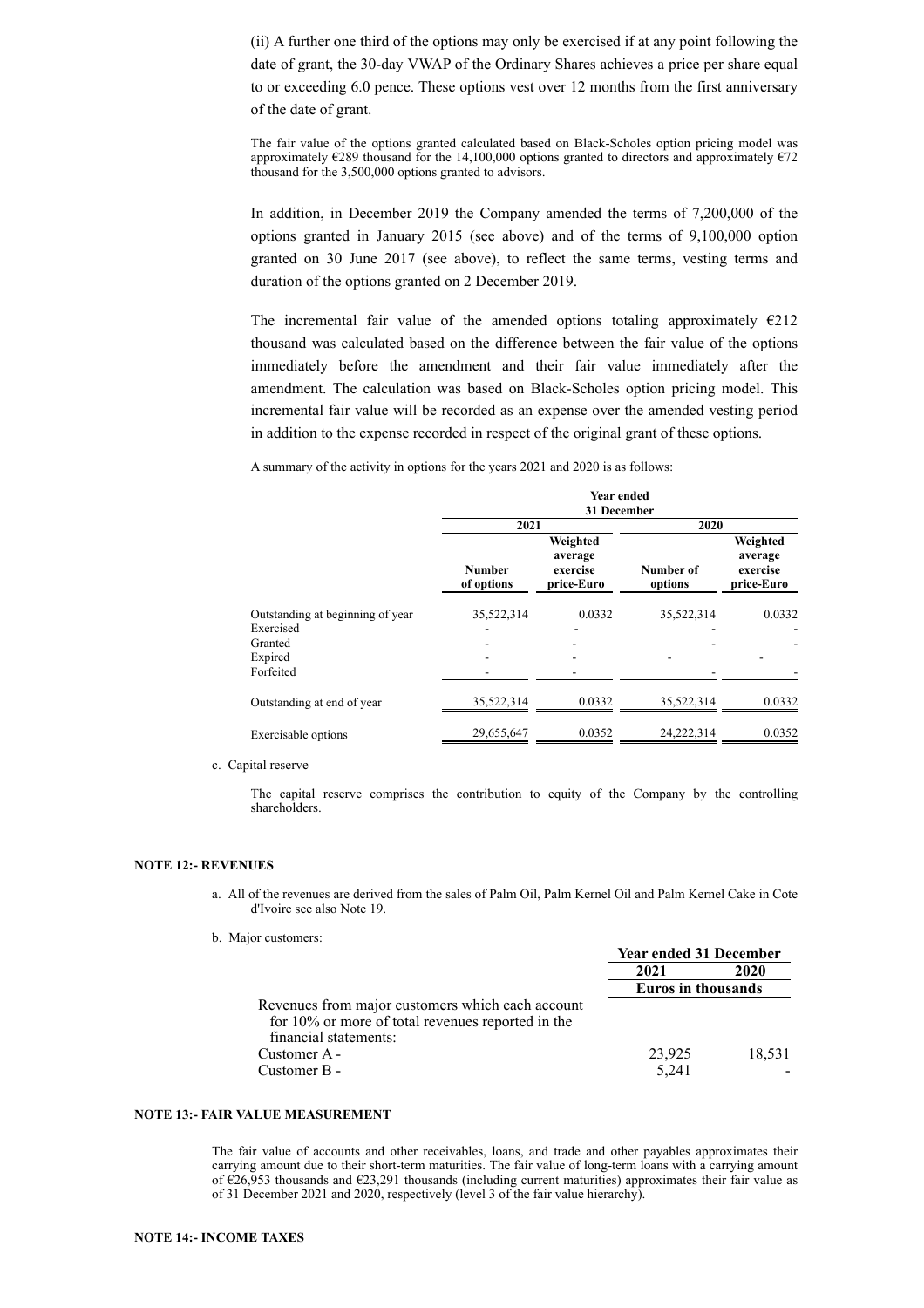a. Tax rates applicable to the income of the Company and its subsidiaries:

The Company and its subsidiaries, CS DekelOil Siva Ltd and Pearlside Holdings Ltd, were incorporated in Cyprus and are taxed according to Cyprus tax laws. The statutory tax rate is 12.5%.

The carryforward losses of the Company are approximately €31 thousand of CS DekelOil Siva Ltd are approximately €20 thousand, and of Pearlside are approximately €12 thousand.

The subsidiary, DekelOil CI SA, was incorporated in Cote d'Ivoire and is taxed according to Cote d'Ivoire tax laws. Based on its investment plan, DekelOil CI SA received a full tax exemption from local income tax, "Tax on Industrial and Commercial profits," for the thirteen years starting 1 January 2014, 50% tax exemption for the fourteenth year and 25% tax exemption for the fifteenth year.

The tax exemptions were conditional upon meeting the terms of the investment plan, which the Group has met.

The subsidiary, Capro CI SA, was incorporated in Cote d'Ivoire and is taxed according to Cote d'Ivoire tax laws. Based on its investment plan, Capro CI SA received a full tax exemption from local income tax, "Tax on Industrial and Commercial profits," for the thirteen years starting from commencement of production, 50% tax exemption for the fourteenth year and 25% tax exemption for the fifteenth year.

The tax exemptions were conditional upon meeting the terms of the investment plan, which the Group is expecting to meet.

The subsidiary DekelOil Consulting Ltd was incorporated in Israel and is taxed according to Israeli tax laws.

b. Tax assessments:

The Company's subsidiary, DekelOil CI SA, received a final tax assessment through 2020. As of 31 December 2020, the Company and all its other subsidiaries had not yet received final tax assessments

c. The tax expense during the year ended 31 December, 2021 relate to tax of the Company's subsidiaries DekelOil CI SA and DekelOil Consulting Ltd.

|    | OTE 15:- SUPPLEMENTARY INFORMATION TO THE STATEMENT OF COMPREHENSIVE INCOME | <b>Year ended</b><br>31 December |        |
|----|-----------------------------------------------------------------------------|----------------------------------|--------|
|    |                                                                             | 2021                             | 2020   |
|    |                                                                             | <b>Euros</b> in thousands        |        |
| a. | Cost of revenues:                                                           |                                  |        |
|    | Cost of fruits                                                              | 23,064                           | 14,233 |
|    | Salaries and related benefits                                               | 1,937                            | 1,680  |
|    | Cultivation & Nursery costs                                                 | 588                              | 578    |
|    | Vehicles                                                                    | 356                              | 372    |
|    | Maintenance and other operating costs                                       | 3,251                            | 2,111  |
|    | Depreciation                                                                | 1,684                            | 1,233  |
|    |                                                                             | 30,880                           | 20,207 |
| b. | General and administrative expenses:                                        |                                  |        |
|    | Salaries and related benefits                                               | 1,610                            | 1,131  |
|    | Subcontractors                                                              | 452                              | 310    |
|    | Rents & related office expenses                                             | 160                              | 108    |
|    | Travel expenses                                                             | 84                               | 99     |
|    | Legal $&$ accounting and professional fees                                  | 378                              | 283    |
|    | Vehicle maintenance                                                         | 118                              | 86     |
|    | Insurance                                                                   | 168                              | 86     |
|    | Brokerage & nominated advisor fees                                          | 99                               | 82     |
|    | Depreciation                                                                | 204                              | 138    |
|    | Share-based compensation                                                    | 271                              | 271    |
|    | Other                                                                       | 325                              | 167    |
|    |                                                                             | 3,869                            | 2,761  |
| c. | Finance cost:                                                               |                                  |        |
|    | Interest on loans $(*)$                                                     | 1,438                            | 1,144  |
|    | Bank fees                                                                   | 400                              | 429    |
|    | Exchange rate differences                                                   | (112)                            | 9      |
|    |                                                                             | 1,726                            | 1,582  |
|    |                                                                             |                                  |        |

\* Net of interest capitalized of  $\epsilon$  827 thousands

# **NOTE 15:- SUPPLEMENTARY INFORMATION TO THE STATEMENT OF COMPREHENSIVE INCOME**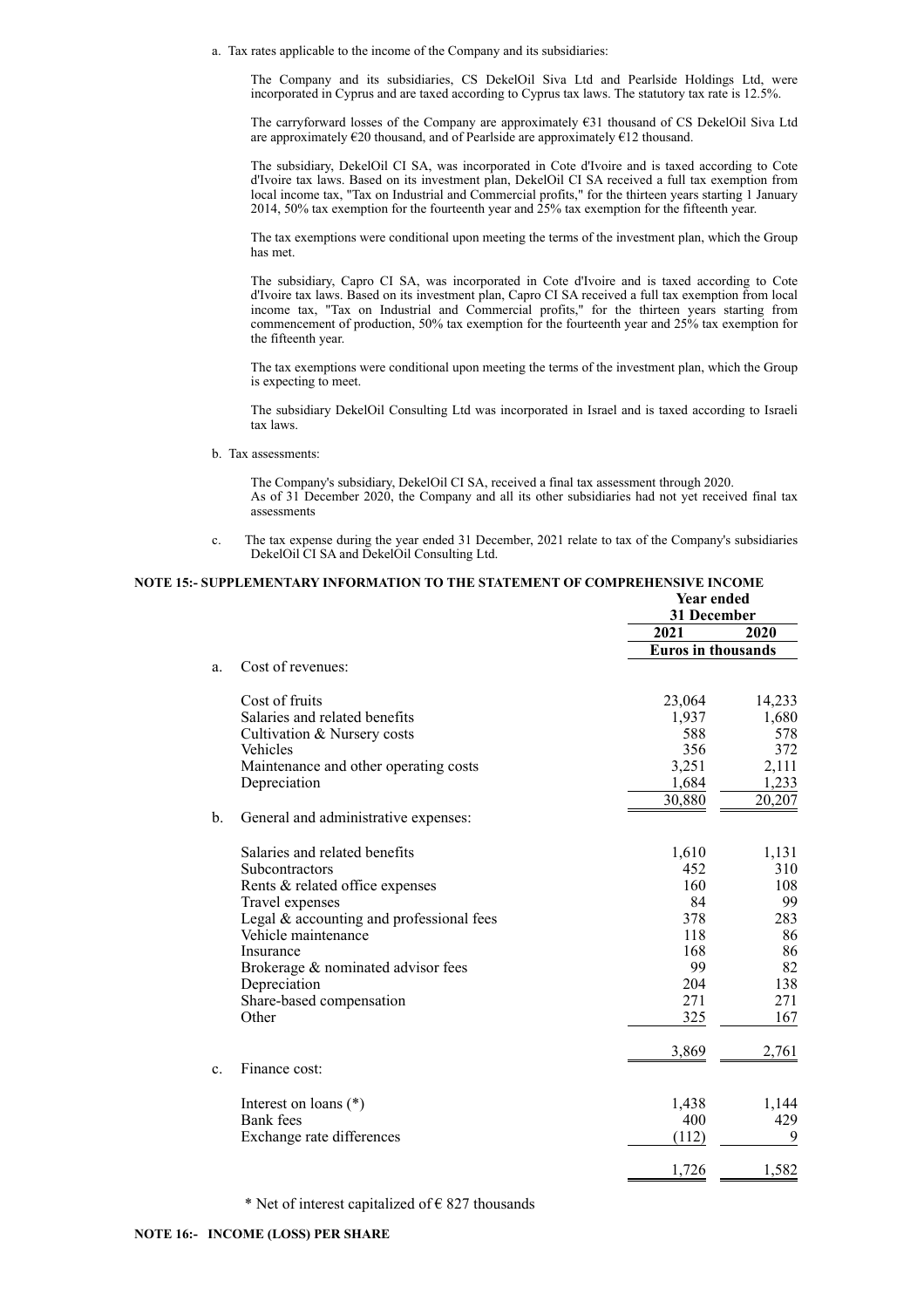The following reflects the income (loss) and share data used in the basic and diluted earnings per share computations:

|                                                                        | <b>Year ended 31 December</b> |             |  |
|------------------------------------------------------------------------|-------------------------------|-------------|--|
|                                                                        | 2021                          | 2020        |  |
|                                                                        | Euros in thousands            |             |  |
| Net income (loss) attributable to equity holders<br>of the Company     | 757                           | 2,226       |  |
| Weighted average number of Ordinary shares used for<br>computation of: |                               |             |  |
| Basic earnings (loss) per share                                        | 528,368,244                   | 428,930,844 |  |
| Diluted net earnings (loss) per share (after effect of options)        | 529,217,521                   | 428,930,844 |  |

In 2020, share options are excluded from the calculation of diluted loss per share as their effect is antidilutive.

## **NOTE 17:- BALANCES AND TRANSACTIONS WITH RELATED PARTIES**

|      |                                                             | <b>Year ended</b><br>31 December |      |
|------|-------------------------------------------------------------|----------------------------------|------|
|      |                                                             | 2021                             | 2020 |
|      |                                                             | Euros in thousands               |      |
| a. 1 | Balances:                                                   |                                  |      |
|      | Other accounts payable and accrued expenses                 | 452                              | 191  |
| a.2  | Transactions:                                               |                                  |      |
|      | Services and expense reimbursements                         |                                  | 33   |
| b.   | Compensation of key management personnel of the<br>Company: |                                  |      |
|      | Short-term employee benefits                                | 801                              | 625  |
|      | Share-based compensation                                    | 224                              | 224  |

c. Significant agreements with related parties:

- 1. In February 2008, DekelOil Consulting Limited ("Consulting") signed an employment agreement with a shareholder, who is a director of the Company, the CEO of the Company and the chairman of the Board of Directors of DekelOil CI SA.
	- Under the employment agreement, the CEO is entitled to a monthly salary of  $E20,000$  per month. The agreement is terminable by the Company with 24 months' notice. The total annual salary, social benefits, bonuses and management fee paid to the CEO during 2021 and 2020 was approximately  $\epsilon$ 239 thousand and  $\epsilon$ 217 thousand, respectively.
- 2. In March 2008, DekelOil Consulting Limited signed an employment agreement with a shareholder, who is a director of the Company, its Deputy CEO and Chief Financial Officer. The agreement was amended on 11 July 2014 by the board of the subsidiary to reflect the same salary terms as those of the CEO described in c (1) above. The total annual salary and social benefits paid to the employee during 2021 and 2020 was approximately  $\epsilon$ 239 thousand and €217 thousand, respectively.

### **NOTE 18:- FINANCIAL INSTRUMENTS**

a. Classification of financial liabilities:

The financial liabilities in the statement of financial position are classified by groups of financial instruments pursuant to IFRS 9:

|                                                   |                    | 31 December |  |  |
|---------------------------------------------------|--------------------|-------------|--|--|
|                                                   | 2021               | 2020        |  |  |
|                                                   | Euros in thousands |             |  |  |
| Financial liabilities measured at amortized cost: |                    |             |  |  |
| Trade and other payables                          | 4,022              | 2,717       |  |  |
| Short-term loans                                  | 3,040              | 2,437       |  |  |
| Long-term lease liabilities                       | 169                | 192         |  |  |
| Long-term loans (including current maturities)    | 26,947             | 23,291      |  |  |
| Total                                             | 34,178             | 28,637      |  |  |

b. Financial risks factors: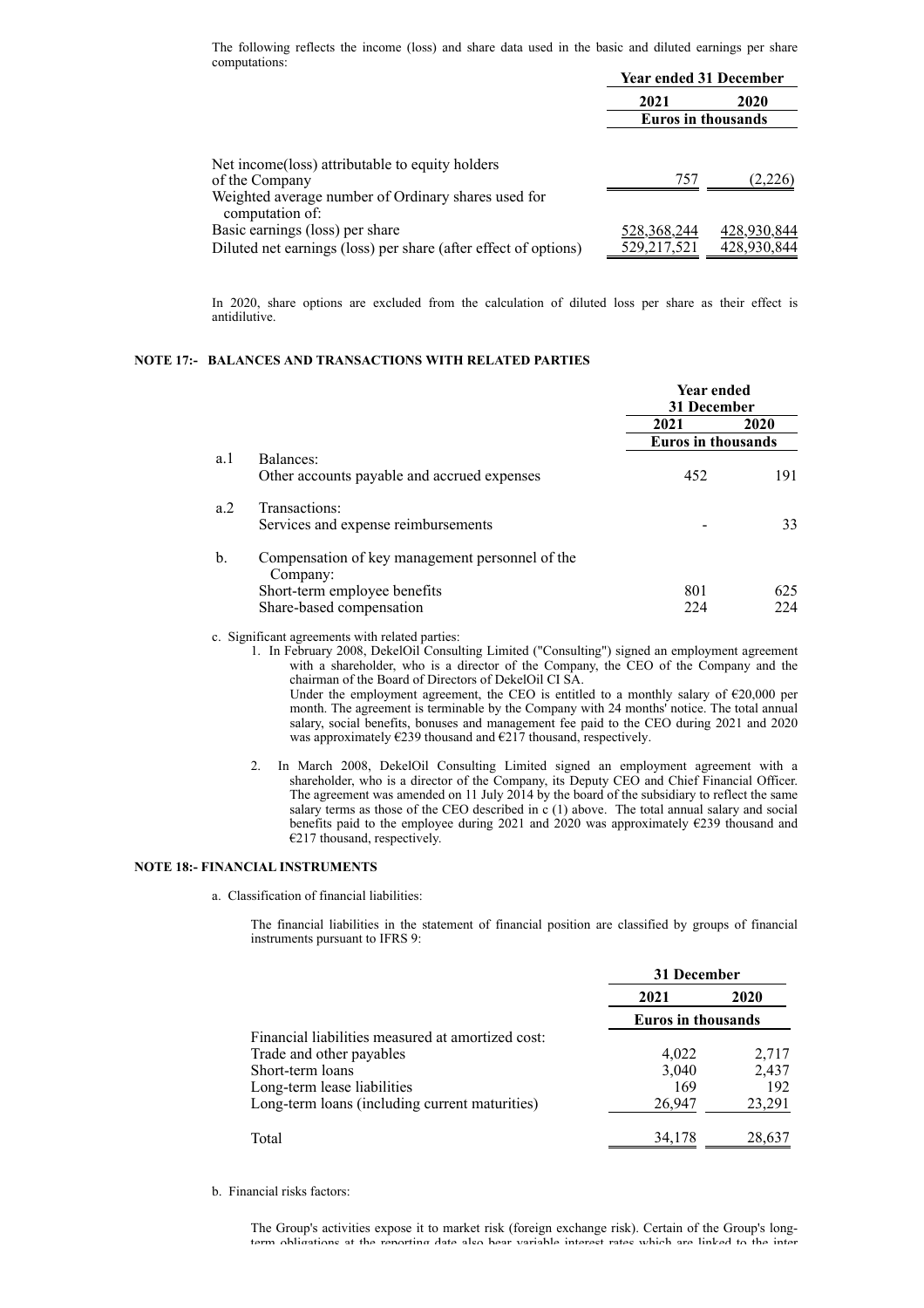term obligations at the reporting date also bear variable interest rates which are linked to the inter banking interest rate in Cote d'Ivoire and in the UK, and therefore the Group is exposed to cash flow risks due to changes in that base interest rate. The effect on profit or loss is approximately  $680$ thousand for each 1% change in the base interest rate.

#### Foreign exchange risk:

The Company is exposed to foreign exchange risk resulting from the exposure to different currencies, mainly, NIS and GBP. Since the FCFA is fixed to the Euro, the Group is not exposed to foreign exchange risk in respect of the FCFA. As of 31 December 2021, the foreign exchange risk is immaterial.

#### Liquidity risk:

The table below summarizes the maturity profile of the Group's financial liabilities based on contractual undiscounted payments (including interest payments):

31 December 2021

| $21$ December 2021                                            | Less than<br>one year | 1 to 2<br>vears | $2$ to $3$<br>vears | 3 to 4<br>vears<br><b>Euros in thousands</b> | 4 to 5<br>vears | $>$ 5 years | <b>Total</b> |
|---------------------------------------------------------------|-----------------------|-----------------|---------------------|----------------------------------------------|-----------------|-------------|--------------|
| Long-term loans (1)<br>Loan from non-                         | 4,117                 | 3,269           | 4,563               | 4.447                                        | 4,225           | 10,937      | 31,558       |
| controlling interest<br>Short-term loan<br>Trade payables and | 915<br>3,040          |                 |                     |                                              |                 |             | 915<br>3,040 |
| other accounts<br>payable<br>Long-term lease                  | 4,022                 |                 |                     |                                              |                 |             | 4,022        |
| liabilities                                                   | 30                    | 15              | 15                  | 15                                           | 15              | 1,365       | 1,455        |
|                                                               | 12,124                | 3,284           | 4,578               | 4,462                                        | 4.240           | 12,302      | 40,990       |

| 31 December 2020                                               |                       |                 |                     |                           |                 |             |                 |
|----------------------------------------------------------------|-----------------------|-----------------|---------------------|---------------------------|-----------------|-------------|-----------------|
|                                                                | Less than<br>one year | 1 to 2<br>vears | $2$ to $3$<br>vears | 3 to 4<br>vears           | 4 to 5<br>vears | $> 5$ years | Total           |
|                                                                |                       |                 |                     | <b>Euros in thousands</b> |                 |             |                 |
| Long-term loans $(1)$<br>Short-term loan<br>Trade payables and | 4,254<br>2,437        | 4,784           | 3,935               | 4.504                     | 3751            | 11,758      | 32,986<br>2,437 |
| other accounts<br>payable<br>Long-term lease                   | 2,717                 |                 |                     |                           |                 |             | 2,717           |
| liabilities                                                    | 20                    | 20              | 6                   | 6                         | 6               | 328         | 386             |
|                                                                | 9,428                 | 4,804           | 3,941               | 4,510                     | 3,757           | 12,086      | 36,091          |

Movement in financial liabilities:

|                                                  |               |                  |                      | <b>Loan</b> from        |                  |
|--------------------------------------------------|---------------|------------------|----------------------|-------------------------|------------------|
|                                                  | <b>Short</b>  | Long             |                      | non-                    |                  |
|                                                  | term<br>loans | term<br>loans(1) | Lease<br>liabilities | controlling<br>interest | <b>Total</b>     |
| Balance as of 1 January                          |               |                  |                      |                         |                  |
| 2020                                             | 1,490         | 16,302           | 90                   |                         | 17,882           |
| Receipt of short-term loan                       | 2,437         |                  |                      |                         | 2,437            |
| Repayment of long-term<br>lease                  |               |                  | (12)                 |                         | (12)             |
| New lease upon<br>consolidation of               |               |                  |                      |                         |                  |
| subsidiary.                                      |               |                  | 114                  |                         | 114              |
| Repayment of loans<br>Receipt of long-term loans | (1,490)       | (3,584)<br>2,363 |                      |                         | (5,038)<br>2,363 |
| Initial consolidation of                         |               |                  |                      |                         |                  |
| subsidiary                                       |               | 8,174            |                      |                         | 8,174            |
| Balance as of 31 December                        |               |                  |                      |                         |                  |
| 2020                                             | 2,437         | 23,291           | 192                  |                         | 23,557           |
| Receipt of short-term loan                       | 3,040         |                  |                      | 915                     | 3,955            |
| Repayment of long-term<br>lease                  |               |                  | (23)                 |                         | (23)             |
| Repayment of loans                               | (2, 437)      | (2,339)          |                      |                         | (4,776)          |
| Receipt of long-term loans                       |               | 5,991            |                      |                         | 5,991            |
| Balance as of 31 December<br>2021                | 3,040         | 26,943           | 169                  | 915                     | 28,704           |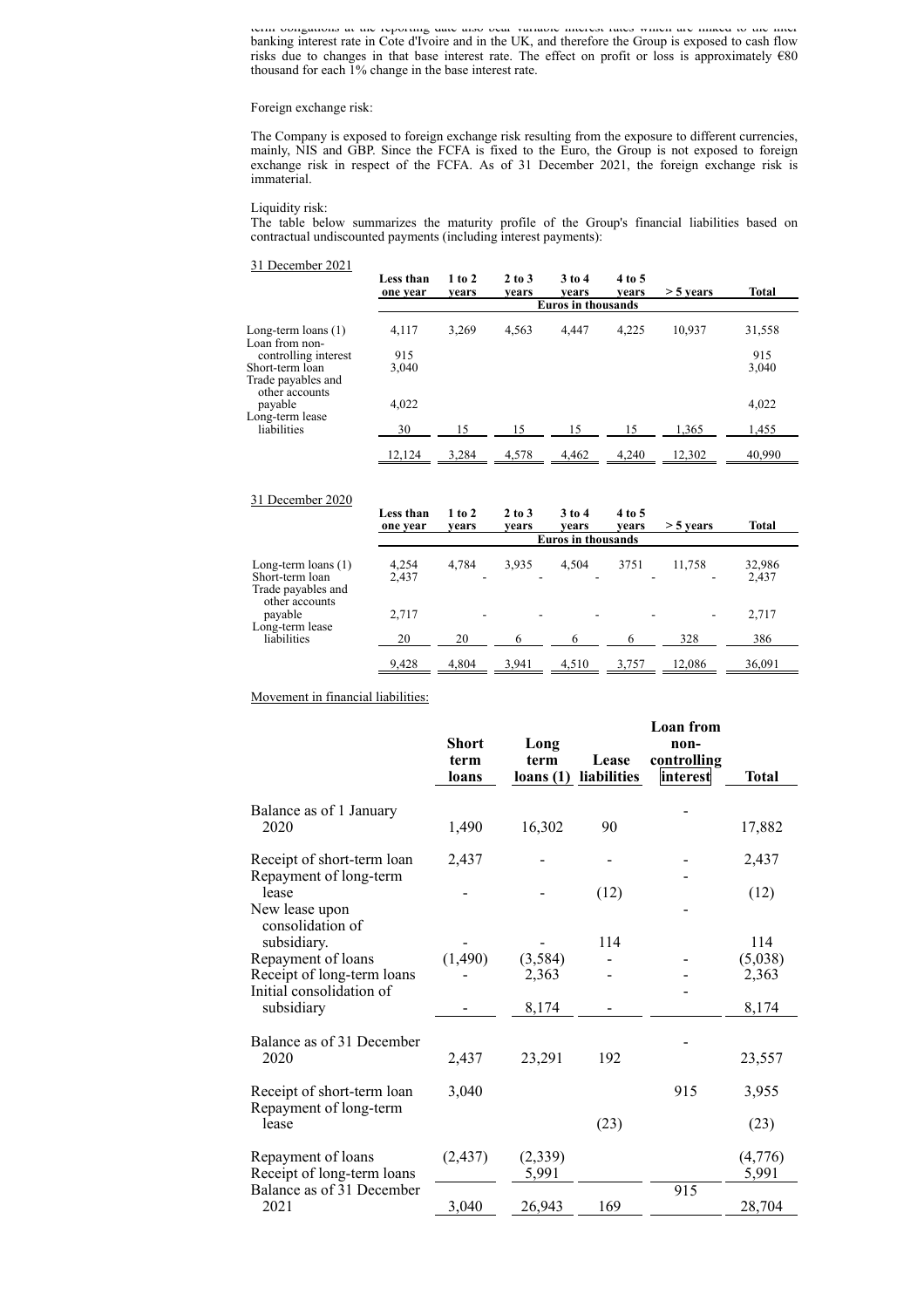## **NOTE 19:- OPERATING SEGMENTS**

a. General:

The operating segments are identified on the basis of information that is reviewed by the Companies management to make decisions about resources to be allocated and assess its performance. Accordingly, for management purposes, the Group is organized into two operating segments based on the two business units the Group has. The two business units are incorporated under two separate subsidiaries of the Company, the CPO production unit is incorporated under CS DekelOil Siva Ltd and its subsidiary and the RCN processing plant under construction is incorporated under Pearlside Holdings Ltd and its subsidiary (see Note 1)

The RCN processing activity was consolidated for the first time on 31 December 2020, and 2021 is the first year that the results of RCN operations are consolidated (see Note 6).

Segment performance (segment income (loss)) and the segment assets and liabilities are derived from the financial statements of each separate group of entities as described above. Unallocated items are mainly the Group's headquarter costs, finance expenses and taxes on income.

b. Reporting operating segments:

|                                                                                 | <b>Crude Palm</b><br>Oil | <b>Raw Cashew</b><br>Nut        | <b>Total</b>               |
|---------------------------------------------------------------------------------|--------------------------|---------------------------------|----------------------------|
| Year ended 31 December 2021:                                                    |                          | <b>Euros in thousands</b>       |                            |
|                                                                                 |                          |                                 |                            |
| Revenues-External customers                                                     | 37,391                   |                                 | 37,391                     |
| Segment profit (loss)                                                           | 3,830                    | (391)                           | 3,439                      |
| Unallocated corporate expenses<br>Finance cost<br>Profit before taxes on income |                          |                                 | (797)<br>(1,809)<br>833    |
|                                                                                 |                          |                                 |                            |
| Depreciation and amortization                                                   | (1,888)                  | $\overline{a}$                  | (1, 888)                   |
| Year ended 31 December 2020:                                                    |                          |                                 |                            |
| Revenues-External customers                                                     | 22,546                   |                                 | 22,546                     |
| Segment profit (loss)                                                           | 137                      |                                 | 137                        |
| Unallocated corporate expenses<br>Finance cost<br>Share of loss of associate    |                          |                                 | (559)<br>(1, 582)<br>(167) |
| Profit before taxes on income                                                   |                          |                                 | (2,171)                    |
| Depreciation and amortization                                                   | (1,369)                  |                                 | (1,369)                    |
|                                                                                 | Crude Palm<br>Oil        | <b>Raw Cashew</b><br><b>Nut</b> | Total                      |
|                                                                                 |                          | <b>Euros in thousands</b>       |                            |
| As of 31 December 2021:                                                         |                          |                                 |                            |
| Segment assets                                                                  | 33,393                   | 18,199                          | 51,592                     |
| Segment liabilities                                                             | 24,180                   | 10,943                          | 35,123                     |
| As of 31 December 2020:                                                         |                          |                                 |                            |
|                                                                                 |                          |                                 |                            |
| Segment assets                                                                  | 30,580                   | 12,728                          | 43,308                     |
| Segment liabilities                                                             |                          |                                 |                            |
|                                                                                 | 21,912                   | 8,934                           | 30,846                     |